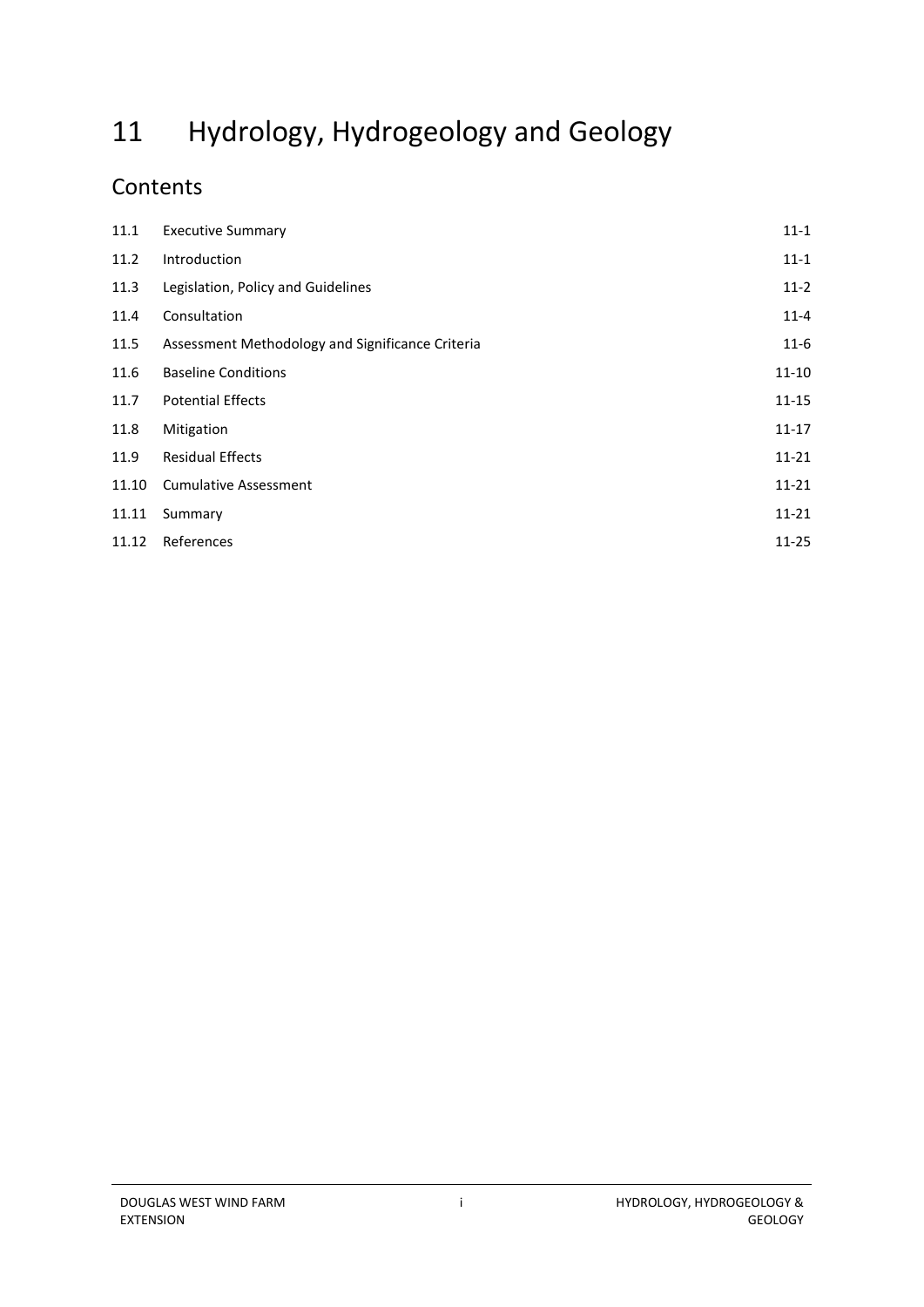This page is intentionally blank.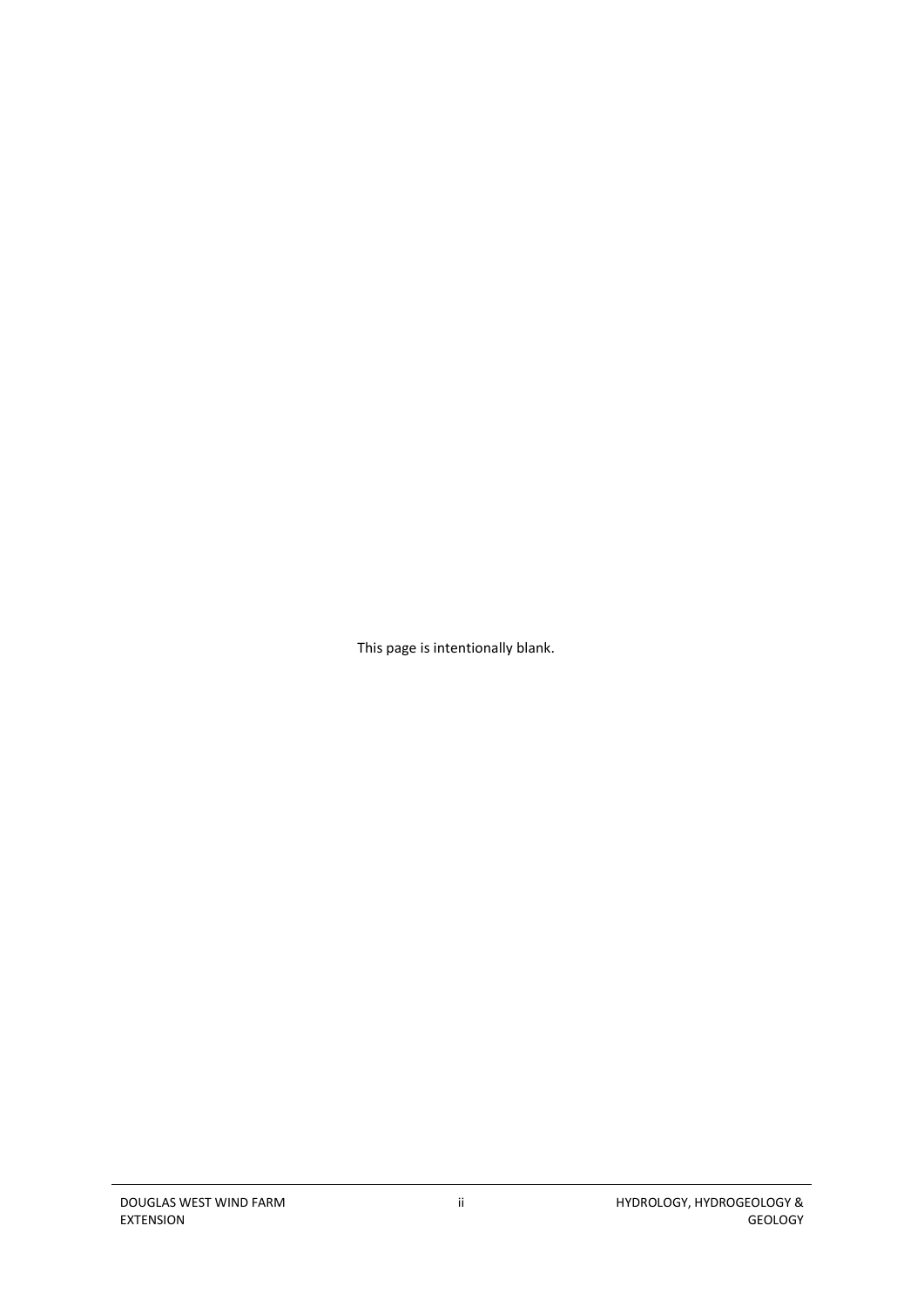# 11 Hydrology, Hydrogeology & Geology

# <span id="page-2-0"></span>11.1 Executive Summary

- 11.1.1 This chapter considers the potential effects of the Proposed Development) on hydrological, hydrogeological and geological resources.
- 11.1.2 A combination of desk study and field survey work was undertaken to identify and characterise the geological, hydrological and hydrogeological receptors which could be subject to impacts from construction, operation and decommissioning of the Proposed Development.
- 11.1.3 Surface water drainage from the site flows into local watercourses including the Hagshaw Burn and the Shiel Burn system, which themselves flow northward to the Poniel Water, ultimately draining into the River Clyde to the north-east of the site.
- 11.1.4 Two new water crossings will be required, where access tracks will need to traverse the Shiel Burn and a tributary. Additionally, there are four existing crossings of the Longhill Burn and Shiel Burn tributaries, two of which will be maintained and two which will be replaced.
- 11.1.5 Site geology comprises sedimentary bedrock sequences overlain by till. Some localised pockets of peat are recorded on published geological mapping. A peat depth survey has identified minimal peat across the Proposed Development area, with most probes identifying no peat. A peat slide risk assessment has identified negligible risks across the site.
- 11.1.6 Potential construction and operational effects arising from the Proposed Development (in the absence of mitigation) include changes to the groundwater flow regime, the risk of pollution of watercourses (including due to increased erosion following forestry felling) resulting in adverse effects on water quality, and effects on the integrity of watercourse banks.
- 11.1.7 Mitigation measures to avoid or reduce potential impacts, include developing and implementing a Construction Environmental Management Plan (CEMP), key-hole forestry felling and re-planting, felling works in accordance with good practice e.g. UK Forestry Standard, undertaking preconstruction site investigations to inform micro-siting and avoid sensitive receptors where possible, and surface water quality monitoring.
- 11.1.8 Outline drainage design provisions and water crossing designs have been developed to ensure appropriate control of run-off, and continuous greenfield flows. Detailed designs will be agreed with the SEPA and SLC in advance of construction.
- 11.1.9 Following implementation of committed mitigation measures, the significance of residual effects on geology, surface water and groundwater is considered to be minor or negligible and therefore not significant. No cumulative effects are predicted.

# <span id="page-2-1"></span>11.2 Introduction

- 11.2.1 This chapter assesses the potential impacts of the Proposed Development on hydrology, hydrogeology and geological resources. This includes detailed consideration of potential impacts on surface watercourses, groundwater and the local geology in and around the site and any potential impacts on flood risk in the local area. Potential impacts on peat deposits, and risks associated with peat slide, are also assessed.
- 11.2.2 For the purposes of this assessment, watercourses have been identified as those which appear on the Ordnance Survey (OS) 1:50,000 scale maps (refer to Figure 11.2). However, on-site observations of field drains and other man-made features have also been made and the presence of these has been taken into account in the design of the scheme and any mitigation measures.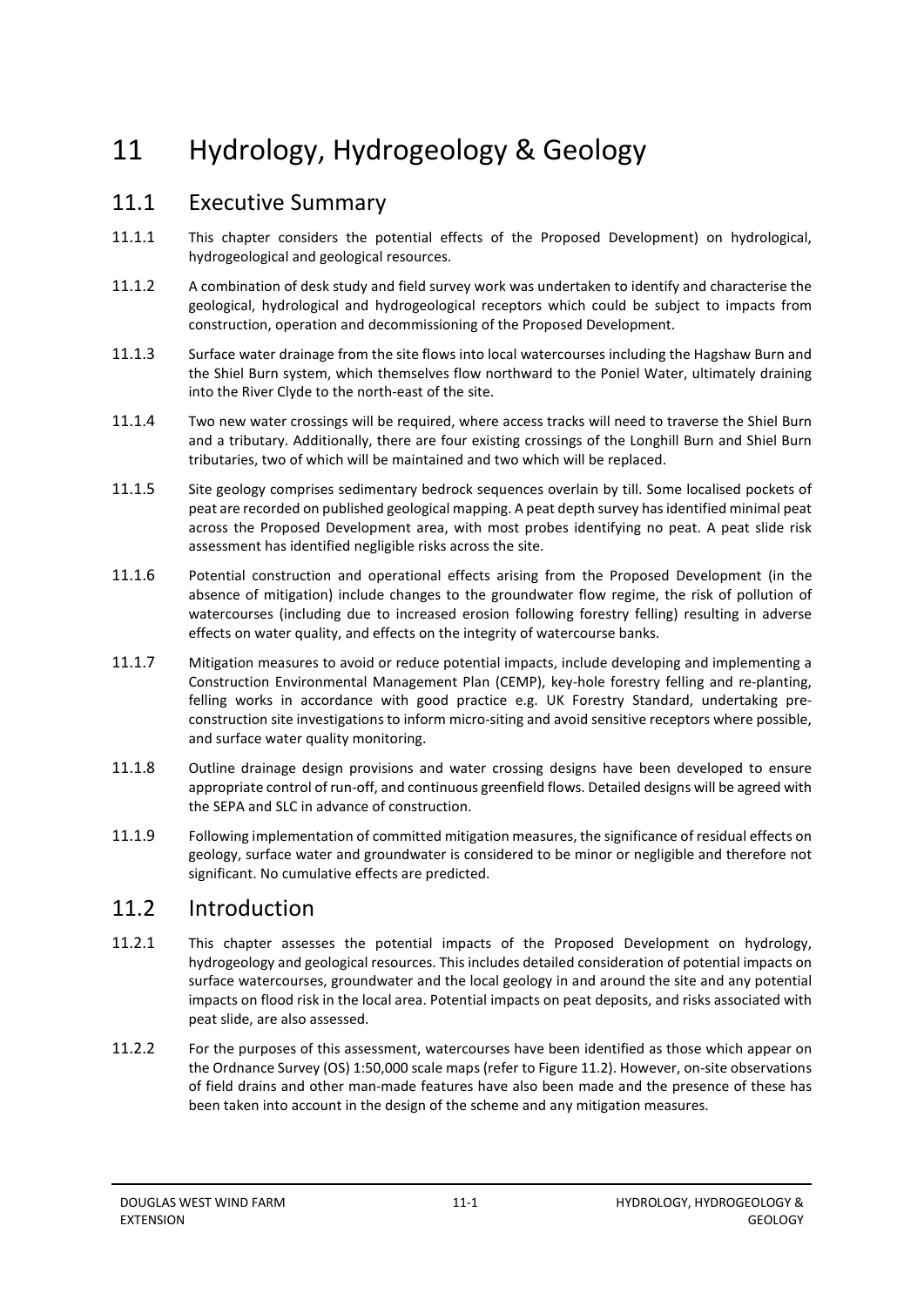# <span id="page-3-0"></span>11.3 Legislation, Policy and Guidelines

# *Legislation*

- 11.3.1 Regulation of activities relating to the water environment in Scotland is the responsibility of the Scottish Environment Protection Agency (SEPA) and the relevant local authorities.
- 11.3.2 The European Union (EU) *Water Framework Directive* (WFD) has been implemented in Scotland through the *Water Environment and Water Services (Scotland) Act 2003* (WEWSA). This Act introduced a regulatory system for the water environment with SEPA as the lead authority working alongside the public, private and voluntary sectors. The Act ensures that all human activities with the potential to cause a harmful effect on the water environment can be controlled by establishing a framework for co-ordinated controls on water abstraction and impoundment, engineering works affecting watercourses, and discharges to the water environment.
- 11.3.3 The EC Groundwater Directive provides specific measures to protect groundwater against pollution and deterioration. This Directive is implemented through the *Water Environment (Controlled Activities) (Scotland) Regulations 2011* (CAR) (as amended), introduced under WEWSA to provide the main regulatory controls for protecting the water environment from harm. CAR introduced specific controls for activities affecting watercourses and waterbodies and which encompass the following activities relevant to the Proposed Development:
	- discharges to all wetlands, surface waters and groundwaters; and,
	- engineering works in inland waters and wetlands.
- 11.3.4 SEPA maintains water monitoring and classification systems that provide the data to support the aim of the WFD, namely that all waterbodies would have good ecological status, or similar objective, by 2015. The classification system covers all rivers, lochs, transitional, coastal and groundwater bodies, and is based on an ecological classification system with five quality classes: High, Good, Moderate, Poor and Bad. It has been devised following EU and UK guidance and is underpinned by a range of biological quality elements, supported by measurements of chemistry, hydrology (changes to levels and flows) and morphology (changes to the shape and function of waterbodies).
- 11.3.5 The *Water Resources (Scotland) Act 2013* makes provisions for the development of Scotland's water resources through improved water quality, the creation of contracts for non-domestic sewerage services, protection of the public sewer network and the maintenance of private sewerage works.
- 11.3.6 The relevant legislation relating to flood prevention is the *Flood Risk Management (Scotland) Act 2009*, which replaces the *Flood Prevention (Scotland) Act 1961 (as amended)*.
- 11.3.7 UK legislation on contaminated land is principally contained in Part IIA of the *Environmental Protection Act 1990* (EPA). This legislation endorses the principle of a 'suitable for use' approach to contaminated land, where remedial action is only required if there are unacceptable risks to health or the environment, taking into account the use of the land and its environmental setting.
- 11.3.8 The *Environment Act 1995* creates a system whereby local authorities must identify and, if necessary, arrange for the remediation of contaminated sites. The provisions are set out in Section 57, which inserts Part IIA into the EPA 1990. In addition to these requirements, the operation of the regime is subject to regulation and statutory guidance.
- 11.3.9 *The Contaminated Land (Scotland) Regulations 2000 (as amended)* sets out the responsibilities of the local authority and SEPA in the identification and management of contaminated land.

# *Planning Policy*

11.3.10 Chapter 5 sets out the planning policy framework that is relevant to the Environmental Impact Assessment (EIA). The policies set out below include those from the South Lanarkshire Local Development Plan (LDP, 2015). This section also considers the relevant aspects of Scottish Planning Policy (SPP), Planning Advice Notes and other relevant guidance. Of relevance to the hydrological,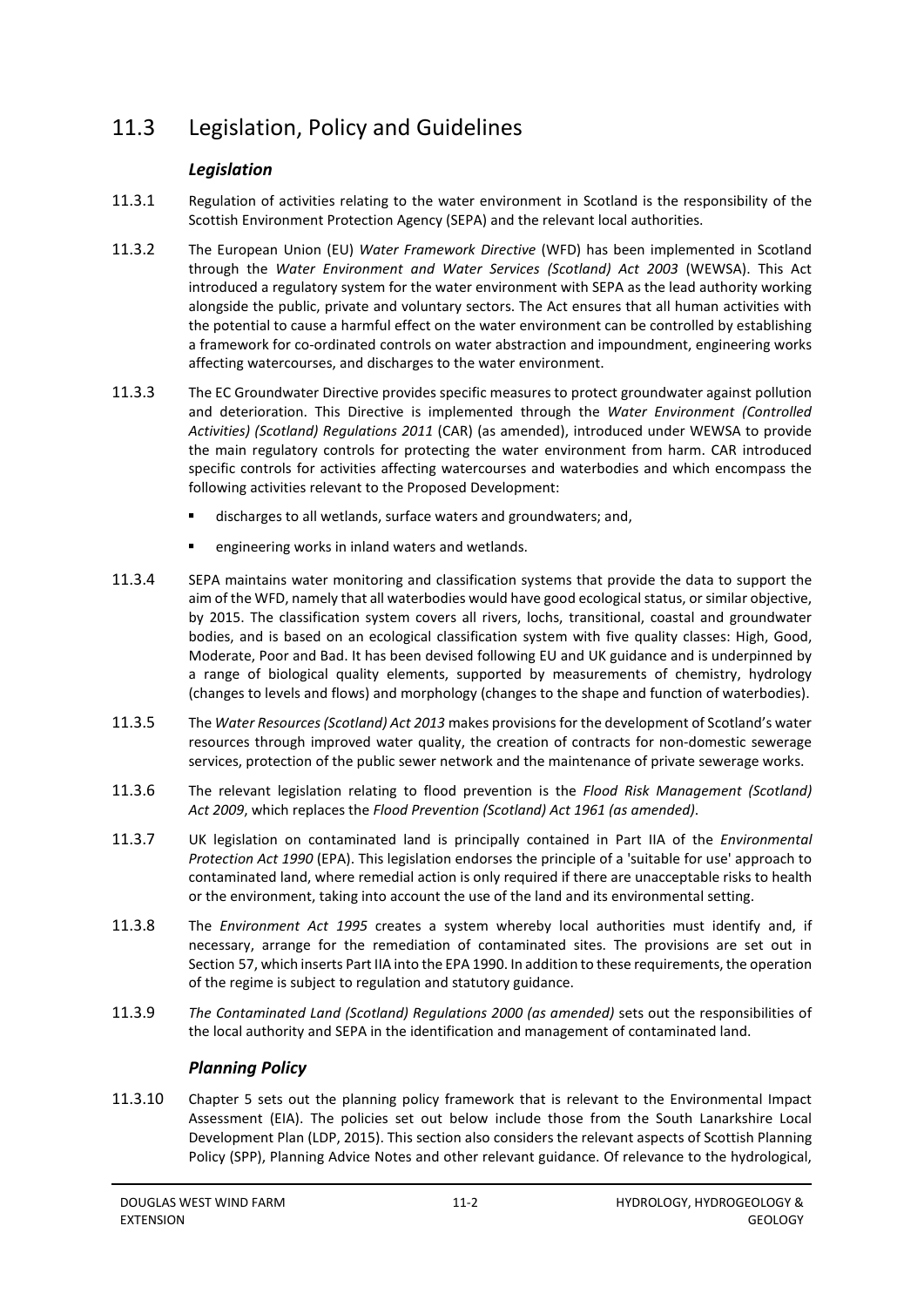hydrogeological and geological assessment presented within this chapter are the following policies and advice notes:

- **LDP, Policy 2, Climate Change:**
- **EXECT** LDP, Policy 4, Development management and placemaking;
- **EXECT:** LDP, Policy 17, Water environment and flooding;
- **LDP, Policy 18, Waste;**
- PAN 51: Planning, Environmental Protection and Regulation (Scottish Executive, 2006);
- PAN 69: Planning and Building Standards Advice on Flooding;
- PAN 79: Water and Drainage (Scottish Executive, 2006) and
- **Scottish Planning Policy (Scottish Government, 2014).**

### *Guidance*

- 11.3.11 The following relevant guidance has been considered as part of the assessment of hydrology, hydrogeology, flood risk and drainage:
	- SEPA Supporting Guidance (SAT-SG-75) Sector Specific Guidance: Construction Sites (2018);
	- SEPA Pollution Prevention Guideline (PPG) 1: Understanding your environmental responsibilities - good environmental practices (2013);
	- SEPA Guidance for Pollution Prevention (GPP) 5: Works and maintenance in or near water (2017);
	- Special Requirements for Civil Engineering Contracts for the Prevention of Pollution v2 (SEPA, 2006);
	- SEPA Policy 19 Groundwater Protection Policy for Scotland (Version 3, 2009);
	- SEPA Policy 41 'A Planning Authority Protocol Development at Risk of Flooding: Advice and Consultation' (SEPA, 2016);
	- CIRIA C532: 'Control of Water Pollution from Construction Sites Guidance for Consultants and Contractors' (CIRIA, 2001);
	- PPG6: Working at Construction and Demolition Sites (Environment Agency, 2010 2nd Edition 2012);
	- Good practice during wind farm construction, 3<sup>rd</sup> edition (Scottish Renewables, Scottish Natural Heritage, SEPA, Forestry Commission Scotland and Historic Scotland, 2015);
	- SEPA Guidance Note 4: Planning advice on wind farm developments, LUPS-GU4 (SEPA, 2017);
	- Guidance on Developments on Peatland Site Surveys (Scottish Natural Heritage, SEPA and The James Hutton Institute, 2017).
	- Developments on Peatland: Guidance on the assessment of peat volumes, reuse of excavated peat and the minimisation of waste (Scottish Renewables and SEPA. 2014); and
	- BS5930:2015 Code of Practice for Site Investigation (British Standards Institute, 2015).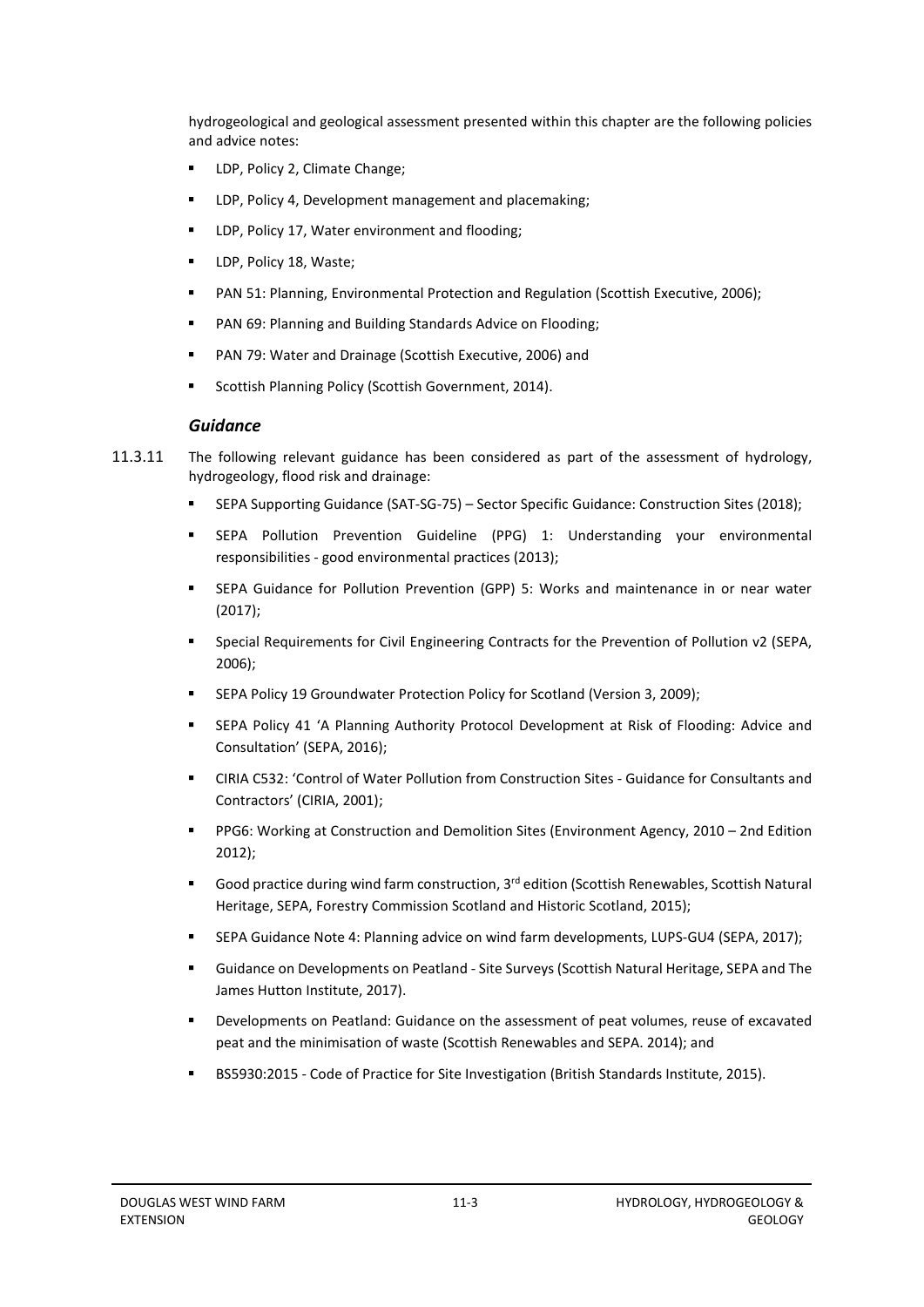# <span id="page-5-0"></span>11.4 Consultation

- 11.4.1 Consultation was undertaken with a number of statutory and non-statutory consultees, in order to obtain information and advice prior to completing the EIA. In order to facilitate initial consultation on the project, consultees were provided with information on the Proposed Development and the proposed scope of survey and assessment work.
- 11.4.2 Table 11.1 summarises the consultation responses and provides information on where and how they have been addressed in the assessment, where relevant. Copies of relevant consultee correspondence are included in Appendix 4.2 and 4.3.

| Consultee -<br><b>Date</b>     | Scoping/Other<br><b>Consultation</b> | <b>Issue Raised</b>                                                                                                                                                                                                                                                   | <b>Response/Action Taken</b>                                                                                                                                                                    |
|--------------------------------|--------------------------------------|-----------------------------------------------------------------------------------------------------------------------------------------------------------------------------------------------------------------------------------------------------------------------|-------------------------------------------------------------------------------------------------------------------------------------------------------------------------------------------------|
| $SLC -$<br>14 February<br>2019 | Scoping                              | Peat depth assessment to be<br>included.                                                                                                                                                                                                                              | A peat depth survey has<br>been undertaken and is<br>reported, together with<br>a Peat Slide Hazard Risk<br>Assessment and an<br>outline Peat<br>Management Plan, in<br>Appendix 11.1.          |
| $SLC -$<br>11 February<br>2019 | Consultation                         | SLC was consulted for any<br>information held on the presence of<br>Private Water Supplies (PWS) in the<br>vicinity of proposed turbines and<br>the borrow pit search area. SLC<br>confirmed that it holds no records<br>of current or historical PWS in the<br>area. | Efforts have been made<br>to identify any potential<br>PWS from OS mapping<br>and site survey work.<br>No PWS have been<br>identified.                                                          |
| $SEPA -$<br>8 January<br>2019  | Scoping                              | SEPA's Scoping response indicated<br>that the following information<br>should be provided in the EIA<br>Report:                                                                                                                                                       |                                                                                                                                                                                                 |
|                                |                                      | Map and assessment of engineering<br>activities in or impacting on the<br>water environment, flood risk<br>assessment and info on CAR<br>applications.                                                                                                                | Details of proposed<br>new and altered water<br>crossings are provided<br>in Appendix 11.2. A<br>Stage 1 Flood Risk<br>Assessment is provided<br>in Appendix 11.3.                              |
|                                |                                      | Map and assessment of impacts<br>upon Groundwater Dependent<br>Terrestrial Ecosystems (GWDTE)<br>and buffers.                                                                                                                                                         | A map of potential<br><b>GWDTE</b> identified from<br>an NVC survey is<br>provided in Figure 7.3.<br>Potential effects on<br><b>GWDTE</b> are discussed in<br>paragraphs 11.6.21 to<br>11.6.27. |
|                                |                                      | Information on any water<br>abstractions including proposed<br>operating regime.                                                                                                                                                                                      | Arrangements for water<br>abstractions are                                                                                                                                                      |

### **Table 11.1 – Consultation Responses**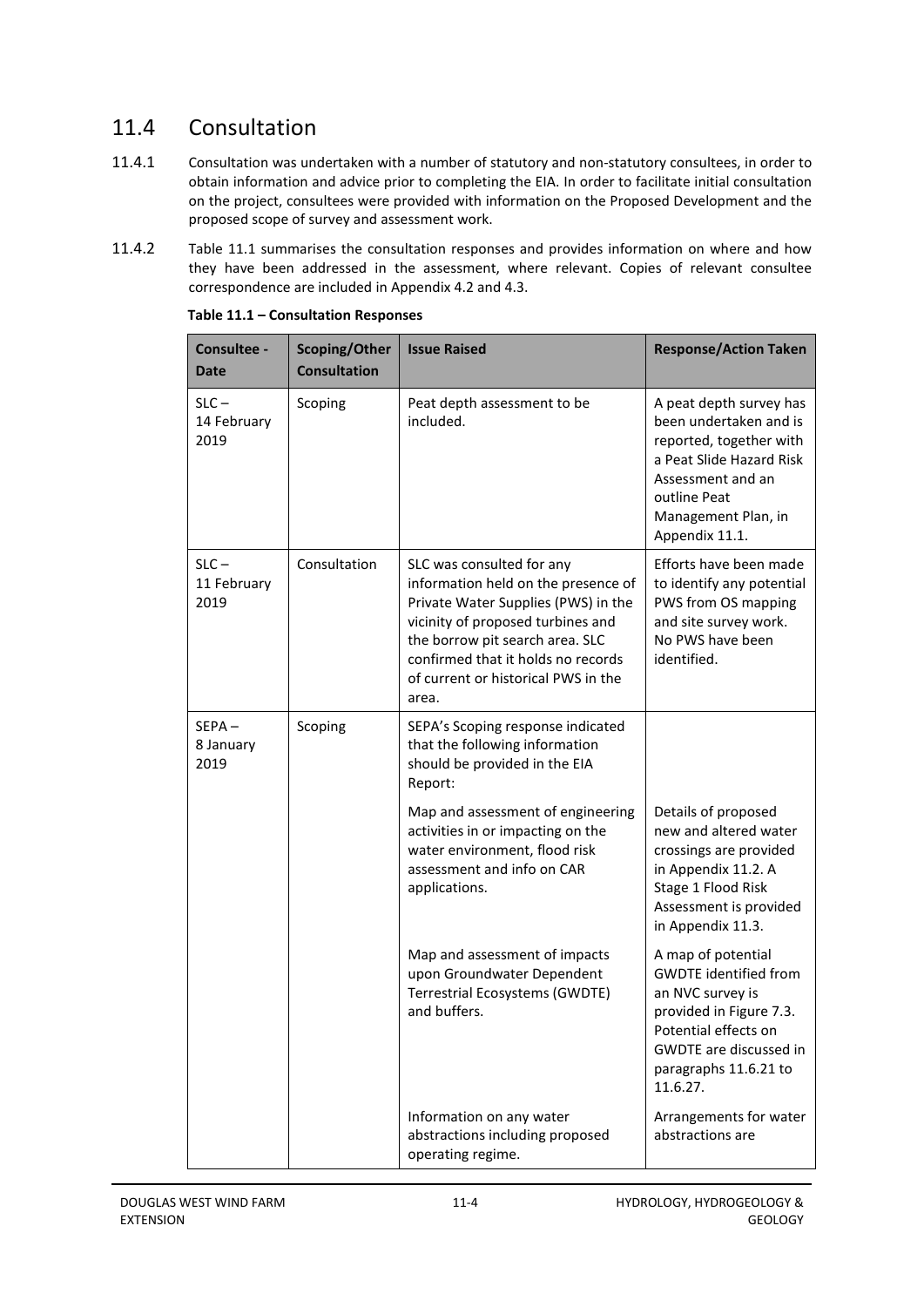| Consultee -<br><b>Date</b>      | <b>Scoping/Other</b><br><b>Consultation</b> | <b>Issue Raised</b>                                                                                                                                                                                                                                           | <b>Response/Action Taken</b>                                                                                                                                                           |
|---------------------------------|---------------------------------------------|---------------------------------------------------------------------------------------------------------------------------------------------------------------------------------------------------------------------------------------------------------------|----------------------------------------------------------------------------------------------------------------------------------------------------------------------------------------|
|                                 |                                             |                                                                                                                                                                                                                                                               | discussed in paragraph<br>11.8.16.                                                                                                                                                     |
|                                 |                                             | Peat depth survey and table<br>detailing re-use proposals.                                                                                                                                                                                                    | A Peat Slide Hazard Risk<br>Assessment and an<br>outline Peat<br>Management Plan are<br>provided in Appendix<br>11.1.                                                                  |
|                                 |                                             | Information on borrow pits<br>including management plan and<br>pollution prevention measures.                                                                                                                                                                 | Proposed borrow pits<br>are discussed in<br>Chapter 3 and<br>paragraphs 11.6.39 to<br>11.6.41.                                                                                         |
|                                 |                                             | Schedule of mitigation including<br>pollution prevention measures.                                                                                                                                                                                            | <b>Mitigation measures</b><br>are set out in Section<br>11.8 and summarised in<br>the schedule of<br>mitigation in Chapter<br>18.                                                      |
|                                 |                                             | Information on forest removal.                                                                                                                                                                                                                                | Proposed forest<br>removal and forestry<br>management is<br>discussed in Chapter 16<br>and within this chapter<br>as appropriate.                                                      |
|                                 |                                             | Map of proposed waste water and<br>surface water drainage layout.                                                                                                                                                                                             | Outline information on<br>the proposed drainage<br>strategy is provided in<br>Chapter 3.                                                                                               |
|                                 |                                             | Decommissioning statement.                                                                                                                                                                                                                                    | Outline<br>decommissioning<br>proposals are provided<br>in Chapter 3 and effects<br>are assessed in this<br>chapter as appropriate.                                                    |
| $SEPA -$<br>13 February<br>2019 | Consultation                                | SEPA was consulted for any<br>information held on the presence of<br>PWS in the vicinity of proposed<br>turbines and the borrow pit search<br>area, however no information was<br>available.                                                                  | Efforts have been made<br>to identify any potential<br>PWS from OS mapping<br>and site survey work.<br>No PWS have been<br>identified.                                                 |
| $SNH -$<br>31 January<br>2019   | Scoping                                     | SNH advises that detailed peat<br>surveys of the site, measuring the<br>peat deposit to full depth, should be<br>undertaken in accordance with<br>Scottish Government guidance. The<br>results should also be used to<br>inform a peat slide risk assessment. | A peat depth survey has<br>been undertaken and is<br>reported, together with<br>a Peat Slide Hazard Risk<br>Assessment and an<br>outline Peat<br>Management Plan, in<br>Appendix 11.1. |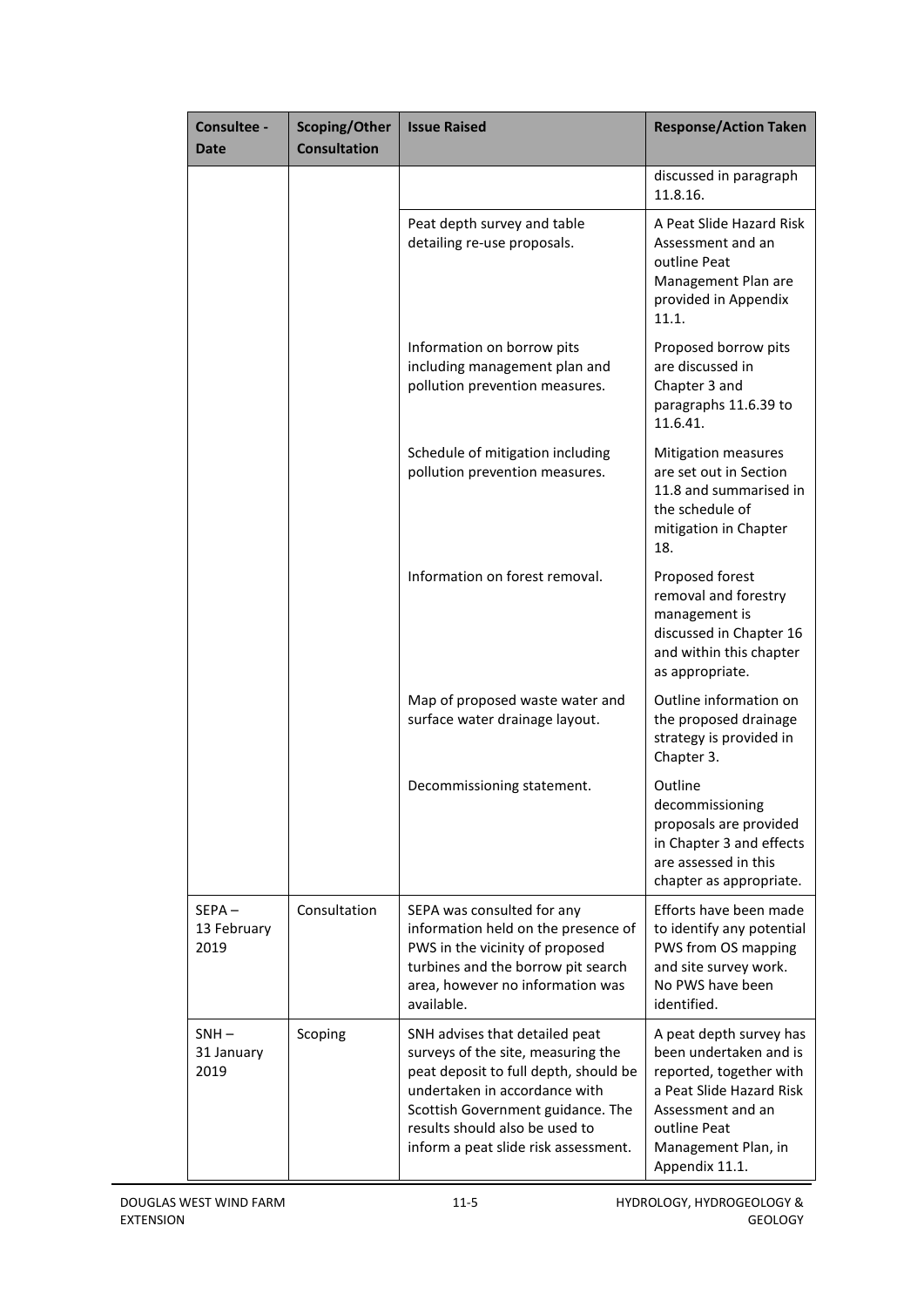| Consultee -<br>Date                              | Scoping/Other<br><b>Consultation</b> | <b>Issue Raised</b>                                                                                                                                                                                                                                                             | <b>Response/Action Taken</b>                                      |
|--------------------------------------------------|--------------------------------------|---------------------------------------------------------------------------------------------------------------------------------------------------------------------------------------------------------------------------------------------------------------------------------|-------------------------------------------------------------------|
| The Coal<br>Authority $-$<br>20 December<br>2018 | Scoping                              | The Coal Authority reports that part<br>of the site (the existing access road<br>from the M74, and proposed access<br>tracks north and east of the<br>plantation forest) are within a<br>Development High Risk area and a<br>coal mining risk assessment should<br>be provided. | A coal mining risk<br>assessment is provided<br>as Appendix 11.4. |

# <span id="page-7-0"></span>11.5 Assessment Methodology and Significance Criteria

# *Consultation*

11.5.1 As noted in Section 11.4, consultation has been undertaken with SEPA, SNH, the Coal Authority and SLC. Responses and relevant considerations are noted in Table 11.1.

# *Study Area*

- 11.5.2 The study area has incorporated the area within the site boundary and this assessment also considers any potential hydrological and hydrogeological effects up to 1 km from any proposed infrastructure (see Figure 11.1).
- 11.5.3 Efforts have been made, via consultations, site survey work and review of OS mapping, to identify any PWS for an area within 500 m of the proposed turbines and borrow pit search area, and within 250 m of the proposed new track to the southern site area.
- 11.5.4 The criteria for defining the study area have been established based on the professional judgement and experience of the technical authors with regard to likely access and working areas, and with due consideration to the relevant guidance on hydrological and geological assessment.

# *Desk Study*

- 11.5.5 Baseline conditions have been established primarily through desk-based research which has included:
	- consultation with SEPA, SNH, the Coal Authority and SLC;
	- identification of the locations and characteristics of catchments and principal watercourses and waterbodies, as shown on 1:50,000 scale OS mapping which may be affected by construction activities;
	- identification of SEPA/WFD watercourse and waterbody classification;
	- **•** review of on-line SEPA flood mapping;
	- review and collation of pertinent information on surface hydrology, flooding, climate, etc.;
	- review of on-line British Geological Survey (BGS) geological mapping of the area; and
	- review of drainage / surface water and hydrogeological characteristics and groundwater resource.

# *Site Visit*

11.5.6 A site visit, in conjunction with peat depth survey work (see below) was undertaken by an experienced geologist and hydrologist on 25 January 2019. Field notes were taken on site, noting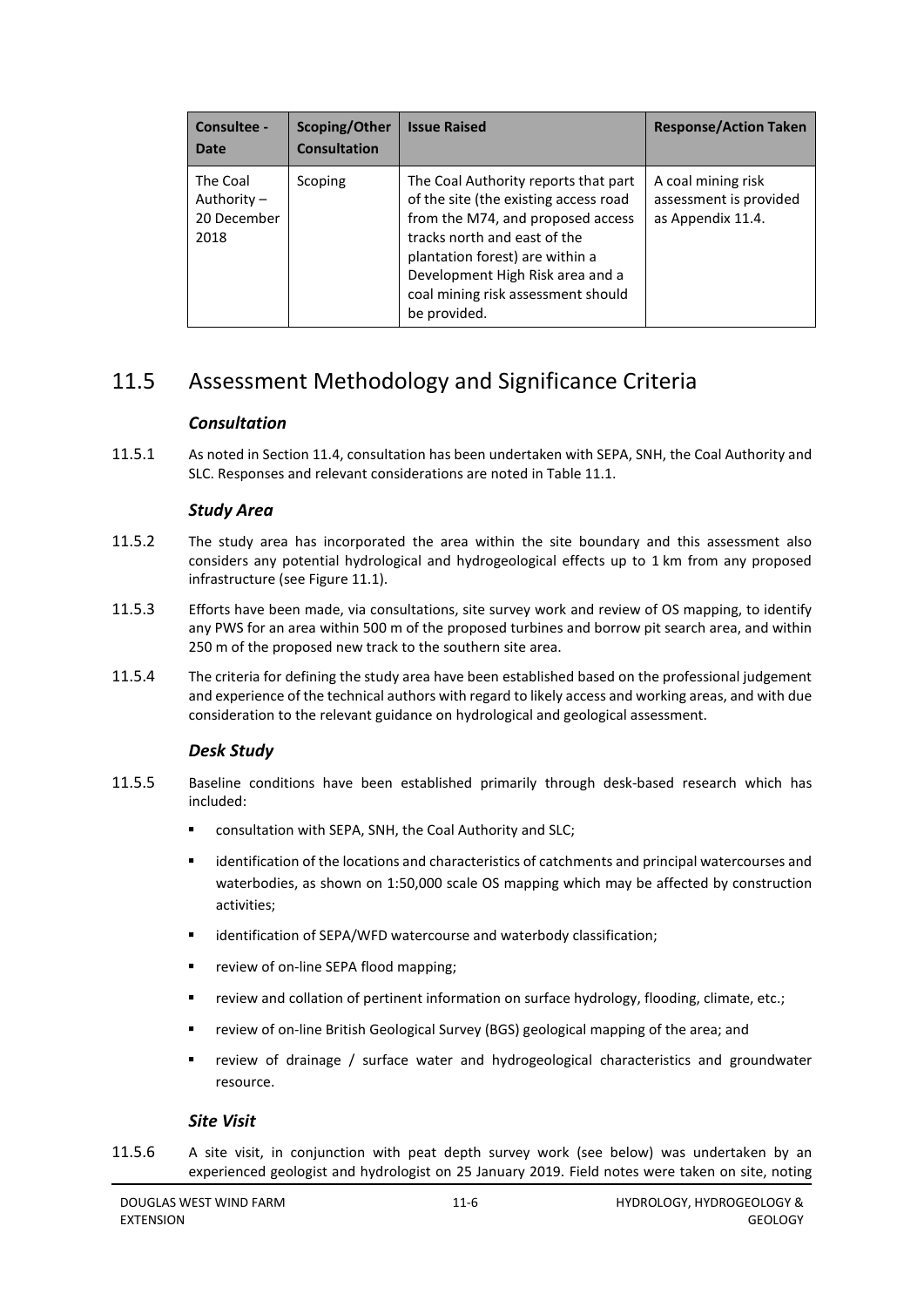ground constraints and details of ground conditions not apparent on available mapping. Peat depth probing was undertaken by a team of surveyors on 24 and 25 January, at all proposed infrastructure locations. A review of surface watercourses including existing and proposed water crossings was also undertaken, although a more detailed review of proposed water crossings, to input to their detailed siting and design, was undertaken by the project engineer (Aecom) on 17 January 2019.

11.5.7 A Phase 1 Habitat Survey and National Vegetation Classification (NVC) survey was undertaken by MacArthur Green on 20 to 23 August 2018. This survey work included identification of habitats which may be groundwater dependent, in accordance with SEPA guidance document LUPS-GU4 (see paragraph 11.3.11 above).

# *Peat Depth Survey*

- 11.5.8 Based on a desk study review of published geological mapping, it was anticipated that peat could be present across at least parts of the Proposed Development site. A peat depth survey was therefore undertaken, comprising the following pattern of peat probing:
	- **Probe at each proposed turbine location and plus approximately 20 m from the turbine location** to the north, south, east and west;
	- **Three probes at each proposed met mast location:**
	- Five probes at each proposed turbine hardstanding area (centre and four outside corners);
	- Every 50 m along proposed access tracks, plus approximately 10 m either side of each probe, perpendicular to the route of the track, and additional probes as appropriate at proposed water crossing locations;
	- Twenty probes at the location of the proposed substation, main temporary compound and temporary laydown area; and
	- Probes on an approximately 50 m grid within the proposed borrow pit search area, where site observations indicated the potential presence of peat.
- 11.5.9 Data obtained from the peat depth survey were used to plot the presence and distribution of peat across the proposed infrastructure development areas at the site, create a contour plan, and feed into detailed design iteration. The data were subsequently used to inform a Peat Slide Risk Assessment (PSRA) and development of an outline Peat Management Plan (PMP); refer to Appendix 11.1.

# *Assessment of Potential Effect Significance*

11.5.10 The sensitivity characteristics of hydrological, hydrogeological and geological resources have been guided by the matrix presented in Table 11.2, which lists indicative criteria.

| Sensitivity | <b>Description</b>                                                                                                                                                                                                               |
|-------------|----------------------------------------------------------------------------------------------------------------------------------------------------------------------------------------------------------------------------------|
| High        | Areas containing geological, geomorphological or hydrological features<br>considered to be of national interest, for example, Aquatic Natura 2000 sites,<br>Special Areas of Conservation, Sites of Special Scientific Interest. |
|             | Highly permeable superficial deposits allowing free transport of contaminants<br>to groundwater and surrounding surface waters.                                                                                                  |
|             | Wetland/watercourse of High or Good Ecological Status.                                                                                                                                                                           |
|             | Raised or blanket bog.                                                                                                                                                                                                           |
|             | High risk of flooding.                                                                                                                                                                                                           |
|             | Land capable of supporting Arable Agriculture i.e. Class 1, 2 and 3.1.                                                                                                                                                           |

#### **Table 11.2 - Sensitivity Criteria (Hydrology, Hydrogeology and Geology)**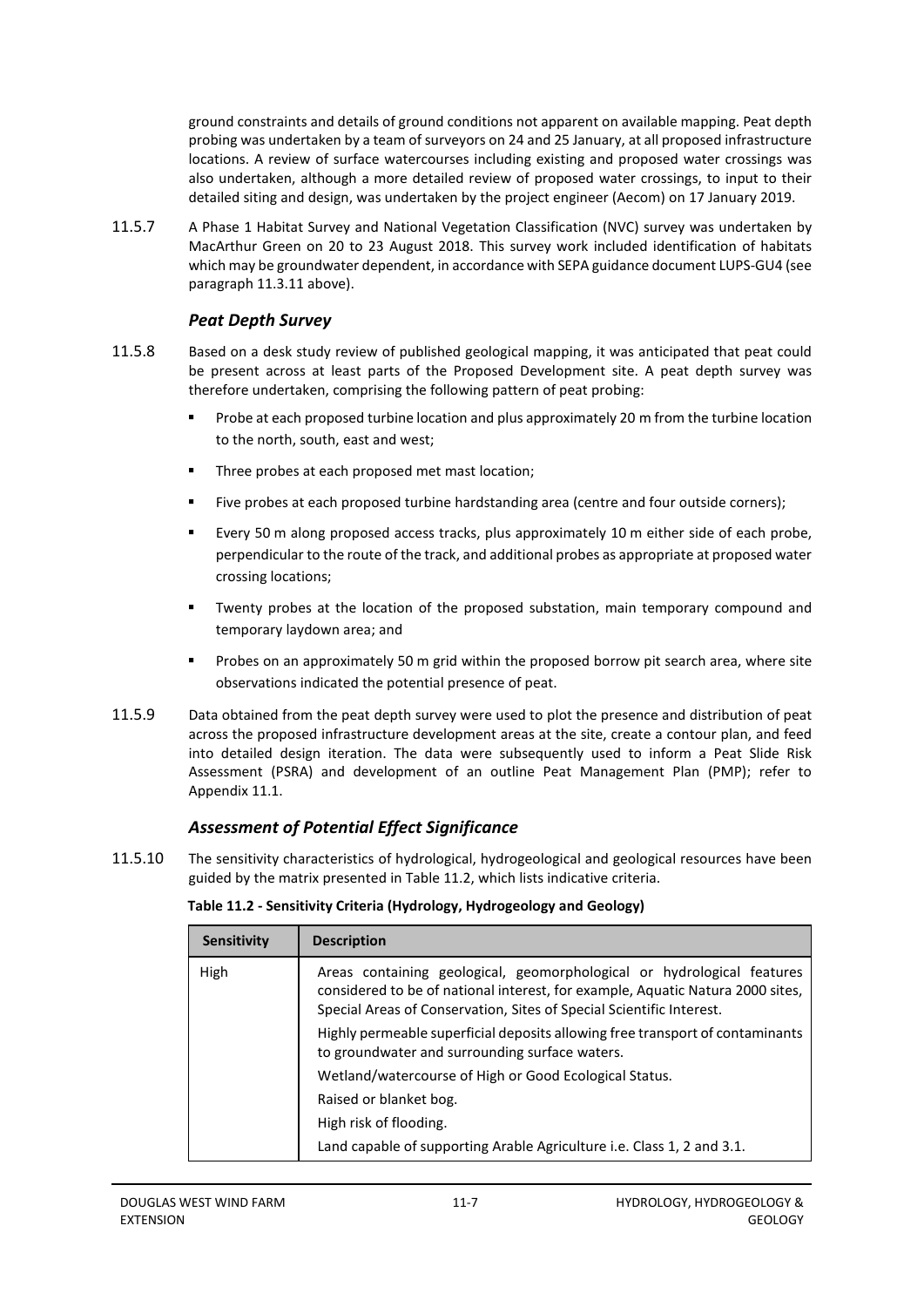| Sensitivity | <b>Description</b>                                                                                                                                                                                                                                      |  |  |  |  |  |  |
|-------------|---------------------------------------------------------------------------------------------------------------------------------------------------------------------------------------------------------------------------------------------------------|--|--|--|--|--|--|
| Medium      | Areas containing features of designated regional importance, for example,<br>Regionally Important Geological and Geomorphological Sites (RIGS)<br>considered worthy of protection for their educational, research, historic or<br>aesthetic importance. |  |  |  |  |  |  |
|             | Moderately permeable superficial deposits allowing some limited transport<br>of contaminants to groundwater and surrounding surface waters.                                                                                                             |  |  |  |  |  |  |
|             | Wetland/watercourse of Moderate Ecological Status.                                                                                                                                                                                                      |  |  |  |  |  |  |
|             | Significant peat deposits.                                                                                                                                                                                                                              |  |  |  |  |  |  |
|             | Moderate risk of flooding.                                                                                                                                                                                                                              |  |  |  |  |  |  |
|             | Land capable of supporting Mixed Agriculture i.e. Class 3.2, 4.1 and 4.2.                                                                                                                                                                               |  |  |  |  |  |  |
| Low         | Geological features not currently protected and not considered worthy of<br>protection.                                                                                                                                                                 |  |  |  |  |  |  |
|             | Low permeability superficial deposits likely to inhibit the transport of<br>contaminants.                                                                                                                                                               |  |  |  |  |  |  |
|             | Wetland/watercourse of Poor or Bad Ecological Status or no WFD<br>classification.                                                                                                                                                                       |  |  |  |  |  |  |
|             | Thin superficial peat deposits.                                                                                                                                                                                                                         |  |  |  |  |  |  |
|             | Low risk of flooding.                                                                                                                                                                                                                                   |  |  |  |  |  |  |
|             | Land capable of supporting improved grassland or rough grazing only i.e. Class<br>5.1 to 7.                                                                                                                                                             |  |  |  |  |  |  |

- 11.5.11 The criteria for sensitivity have been developed based on a hierarchy of factors relating to quality of the aquatic and geological environment including international and national designations, water and soil quality information, waterbody status from the WFD review work undertaken to date by SEPA, consultations, site visits, and the professional judgement of the assessment team.
- 11.5.12 The prediction and assessment of effects on hydrology, hydrogeology and geology has been undertaken using a series of tables to document the various potential impacts from aspects of the construction and operational phases of the Proposed Development. Impacts have been predicted based on the guidance criteria for the magnitude of change set out in Table 11.3. Impacts from aspects of decommissioning are considered to be the same as for construction.

| <b>Magnitude of</b><br>Change | <b>Guidance Criteria</b>                                                                                                                                                                                                                                        |
|-------------------------------|-----------------------------------------------------------------------------------------------------------------------------------------------------------------------------------------------------------------------------------------------------------------|
| High                          | Total loss of, or alteration to key features of the baseline resource such<br>that post development characteristics or quality would be fundamentally<br>and irreversibly changed, for example, extensive excavation of peatland<br>or watercourse realignment. |
| Medium                        | Loss of, or alteration to key features of the baseline resource such that<br>post development characteristics or quality would be partially changed,<br>for example, in-stream permanent bridge supports or partial excavation<br>of peatland.                  |
| Low                           | Small changes to the baseline resource, which are detectable but the<br>underlying characteristics or quality of the baseline situation would be<br>similar to pre-development conditions e.g. culverting of very small<br>watercourses/drains.                 |

|  |  | Table 11.3 - Magnitude of Change Criteria (Hydrology, Hydrogeology and Geology) |  |
|--|--|---------------------------------------------------------------------------------|--|
|  |  |                                                                                 |  |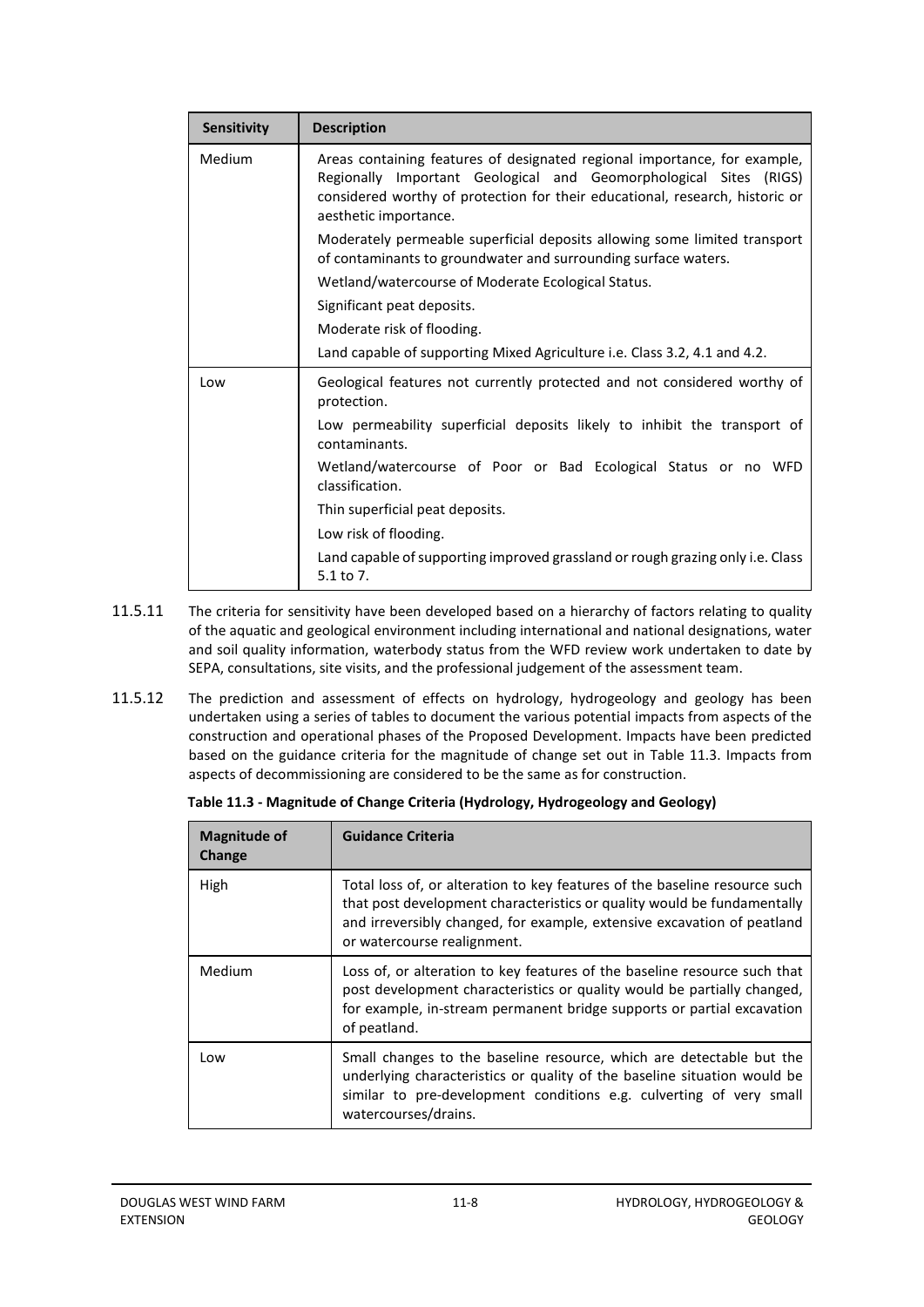| <b>Magnitude of</b><br>Change | <b>Guidance Criteria</b>                                                                                                                                                                         |
|-------------------------------|--------------------------------------------------------------------------------------------------------------------------------------------------------------------------------------------------|
| Negligible                    | A very slight change from baseline conditions, which is barely<br>distinguishable, and approximates to the 'no change' situation, for<br>example short term compaction from machinery movements. |

- 11.5.13 Using these criteria, potential effects resulting from the Proposed Development have been assessed. These effects are presented in Section 11.7. Details of generic and site-specific mitigation measures are given in Section 11.8, with the remaining residual effects detailed in Section 11.9.
- 11.5.14 The significance of the predicted effects has been assessed in relation to the sensitivities of the baseline resource. A matrix of significance, based on the combination of magnitude of change and sensitivity of receptor, was developed to provide a consistent framework for evaluation. This is shown in Table 11.4 below.

| Sensitivity of<br>Receptor | <b>Magnitude of Change</b> |               |            |                   |
|----------------------------|----------------------------|---------------|------------|-------------------|
|                            | <b>High</b>                | <b>Medium</b> | Low        | <b>Negligible</b> |
| <b>High</b>                | Major                      | Major         | Moderate   | Minor             |
| <b>Medium</b>              | Major                      | Moderate      | Minor      | Negligible        |
| Low                        | Moderate                   | Minor         | Negligible | Negligible        |
| <b>Negligible</b>          | Minor                      | Negligible    | Negligible | Negligible        |

#### **Table 11.4 – Significance of Effect Matrix**

11.5.15 The guideline criteria for the various categories of effect are provided in Table 11.5.

**Table 11.5: Significance Criteria (Hydrology, Hydrogeology and Geology)**

| <b>Significance</b> | <b>Definition</b>                                              | <b>Guidance Criteria</b>                                                                                                                                                                                                                               |
|---------------------|----------------------------------------------------------------|--------------------------------------------------------------------------------------------------------------------------------------------------------------------------------------------------------------------------------------------------------|
| Major               | A fundamental change<br>to the environment.                    | Changes in water quality or quantity affecting<br>widespread catchments or groundwater reserves of<br>strategic significance, or changes resulting in<br>substantial loss of conservation value to geological<br>or aquatic habitats and designations. |
| Moderate            | A large, but non-<br>fundamental change<br>to the environment. | Changes in water quality or quantity affecting part<br>of a catchment or groundwaters of moderate<br>vulnerability, or changes resulting in loss of<br>conservation values to geological or aquatic<br>habitats or designated areas.                   |
| Minor               | A small but detectable<br>change to the<br>environment.        | Localised changes resulting in minor and/or<br>reversible effects on soils, surface and groundwater<br>quality or habitats.                                                                                                                            |
| Negligible          | No detectable change<br>to the environment.                    | No effects on geological resources, drainage<br>patterns, surface and groundwater quality or<br>aquatic habitats.                                                                                                                                      |

11.5.16 In the above classification, fundamental changes are those which are permanent, either adverse or beneficial, and would result in widespread change to the baseline environment. For the purposes of this assessment, those effects identified as being major or moderate have been evaluated as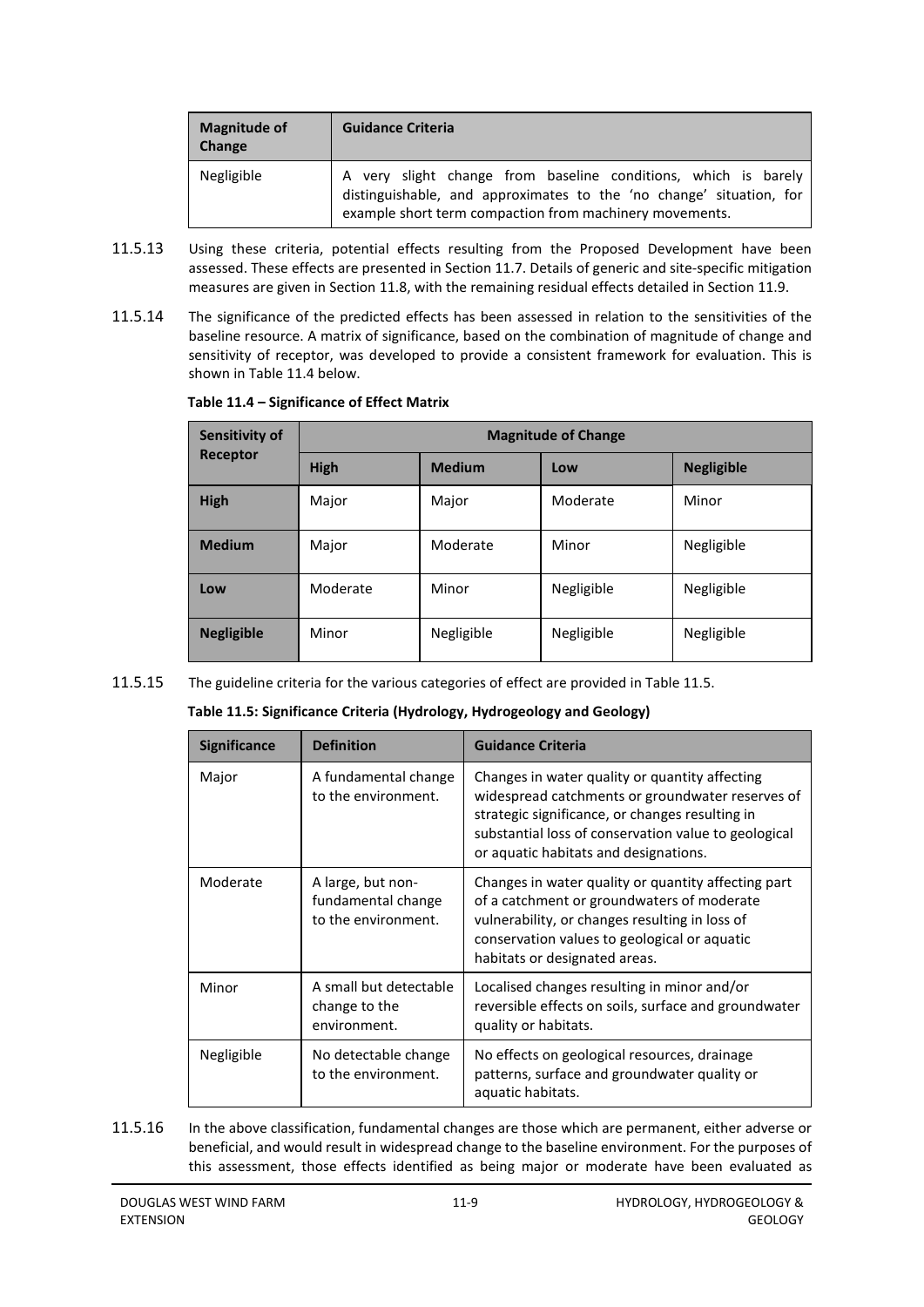significant environmental effects in terms of the EIA Regulations and, therefore, are those which may have an adverse effect on the status of waterbodies, watercourses, groundwater or geological resources.

- 11.5.17 These matrices have been used to guide the assessment, though they have been applied with a degree of flexibility, since the evaluation of effects will always be subject to location-specific characteristics which must be taken into account. For this reason the evaluation of the significance of effects in particular will not always correlate exactly with the cells in the relevant matrix, especially where professional judgement and knowledge of local conditions may result in a slightly different interpretation of the impact concerned.
- 11.5.18 Cumulative effects have been accounted for through the prediction and evaluation of effects at a catchment-wide level.

# *Requirements for Mitigation*

11.5.19 Committed mitigation measures are presented within this chapter where the potential to affect sensitive geological, hydrological or hydrogeological receptors has been predicted. These may include temporary effects from construction or permanent/longer-term effects associated with the operational phase of the Proposed Development and its associated infrastructure.

# *Assessment of Residual Effect Significance*

11.5.20 An assessment of any predicted significant residual effects on sensitive geological, hydrological or hydrogeological receptors is presented within this chapter.

# *Limitations to Assessment*

11.5.21 No water quality monitoring or intrusive investigations, other than peat depth survey work as described in paragraph 11.5.8, have been undertaken.

# <span id="page-11-0"></span>11.6 Baseline Conditions

# *Geology (including Soils)*

- 11.6.1 BGS online mapping for the area shows that the bedrock geology underlying the site comprises early Carboniferous and Devonian sedimentary strata (sandstone, siltstone, mudstone) mainly of the Swanshaw Sandstone Formation, Kinnesswood Formation, Lawmuir Formation, and Glenbuck Group and Monks Water Group. The far northern site area is underlain by Lower Limestone Formation rocks. An igneous intrusion (microgabbro of the Mull Dyke Swarm) trends roughly northeast to south-west at the far western edge of the site.
- 11.6.2 Two faults trending roughly north-south are present in the far west and west-central site areas.
- 11.6.3 The bedrock geology as shown on BGS 1:50,000 scale mapping is shown on Figure 11.3.
- 11.6.4 BGS mapping shows that bedrock across most of the site area, including the proposed southern access track, is overlain by till. In this area the till would typically be expected to comprise stiff to hard clay with variable inclusions of sand, gravel and boulders. Site observations support this, with exposures of till observed adjacent to the main access track in the southern site area (existing track, to be retained) and within the borrow pit search area (see Photographs 1 and 2).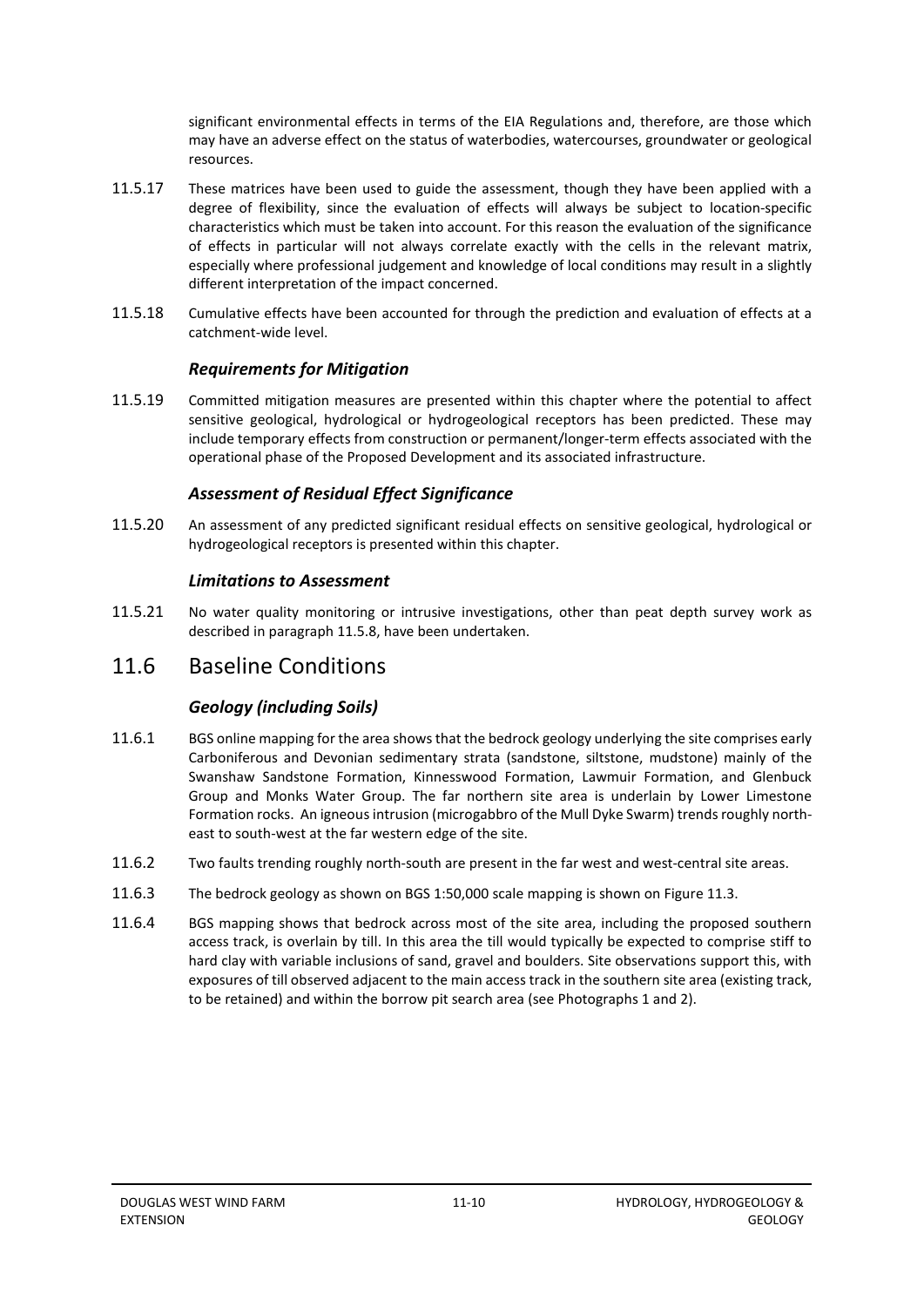

**Photograph 1:** Exposed till adjacent to existing track in southern site area

**Photograph 2:** Exposed till adjacent to existing track in southern site area, showing forestry above

- 11.6.5 There are three localised areas of peat shown on BGS mapping at the west end of the site, only one of which coincides with any proposed infrastructure. This is an area of approximately 160 m by 230 m, between the two turbine pairings of T2 and T3 to the west, and T5 and T6 to the east. The proposed access track linking these turbines crosses this recorded area of peat. Peat depth surveys (see 11.6.12 to 11.6.19 below) identified very little peat at proposed infrastructure locations across the site, with no peat recorded along the proposed stretch of track where BGS mapping indicates peat to be present.
- 11.6.6 The other areas of peat shown on BGS mapping are further west, to the north and west of T2 and outside any proposed infrastructure footprint.
- 11.6.7 In respect of the soil resource across the site, it is noted that soils across the central and southern parts of the site are classified as organic soils, peaty pozols and peaty gleys. In particular, a swathe across the centre of the site is classified as peat (organic soils). Soils in the north and on the proposed southern access track are classified as non-calcareous gleys, brown forest soils, and some peaty gleys.
- 11.6.8 The superficial geology as shown on BGS 1:50,000 scale mapping is shown on Figure 11.4.

#### **Mining**

- 11.6.9 The main site area has not been subject to historical coal mining and is not in a coal mining risk area. However, the proposed site access route, from the M74 is within a mining risk area.
- 11.6.10 A Mining Risk Assessment, informed by a Consultant's Coal Mining Report by the Coal Authority, has been undertaken by Wardell Armstrong (Appendix 11.4). This has identified no recorded mine entries within the site boundary, nor historical mine workings beneath the site. No mining-related risks were identified and no mitigation measures were considered to be required. Mining hazards are therefore not considered further in this assessment.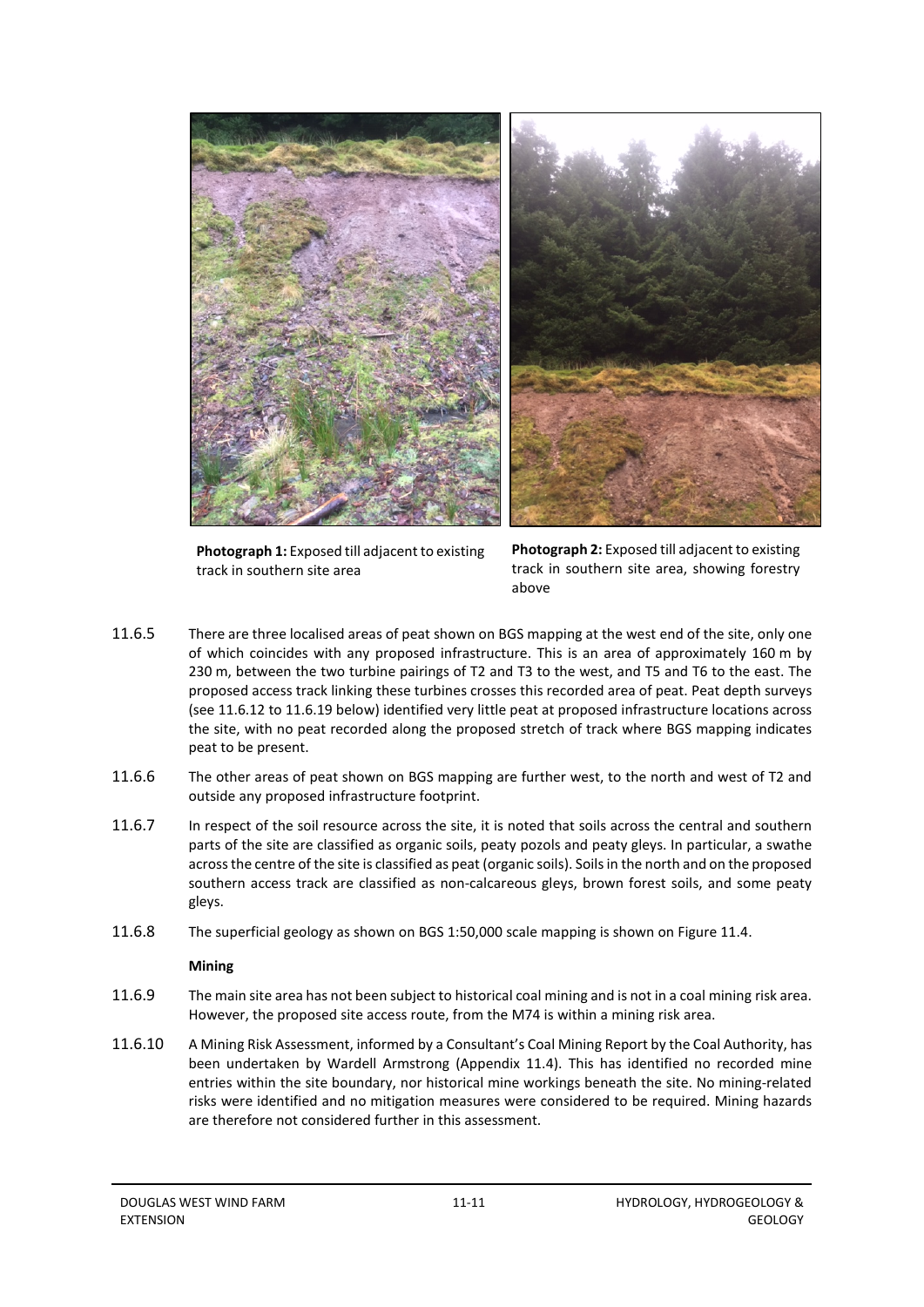#### **Peat**

- 11.6.11 There are no areas of Class 1 or 2 peat (based on SNH carbon and peatland mapping, 2016) within or adjacent to the site boundary. The nearest such areas are over 2.5 km away from any proposed new infrastructure.
- 11.6.12 However, given that BGS mapping shows some localised peat deposits at the site and soils mapping shows peat and peaty soils, a peat depth survey was undertaken as described in paragraph 11.58, broadly in line with *Guidance on Developments on Peatland - Site Surveys* (2017) and the *Good Practice during Wind Farm Construction Guidance*, to identify any peat deposits that may be present around proposed turbines and associated infrastructure. It is noted that the peat depth survey undertaken employed a wider spacing than recommended in the above 2017 guidance, as a preliminary indicator of the presence and distribution of peat at the site. If deep or extensive peat had been identified then additional surveys based on a tighter spacing would have been undertaken to refine the findings and further information design iteration. However, as reported below and in Appendix 11.1, very little peat was recorded during the initial peat depth survey, and further survey work was considered to be unwarranted.
- 11.6.13 The locations and findings of the peat probes are illustrated on Figure 11.5.
- 11.6.14 *The Guidance on Developments on Peatland - Site Surveys* (2017) uses the definition of peat, deep peat and organo-mineral (peaty) soils which is presented in the *Joint Nature Conservation Committee (JNCC) report 445 Towards an Assessment of the State of UK Peatlands* (2011). This definition, which has been used within this chapter, is summarised below:
	- **Peaty (or organo-mineral) soil:** a soil with a surface organic layer less than 0.5 m deep;
	- **Peat:** a soil with a surface organic layer greater than 0.5 m deep which has an organic matter content of more than 60 %;
	- **Deep peat:** a peat soil with a surface organic layer greater than 1.0 m deep.
- 11.6.15 The peat depth survey identified that the site is underlain by till, with localised peaty soils to shallow depth, and in some locations with rockhead near the surface. No deep peat was recorded.
- 11.6.16 Of 1,256 probes advanced during the peat depth survey, the peat depth was zero at 1,198 probes (95.4 %) and less than 0.5 m at all others (4.6 %), the latter defined as peaty or organo-mineral soil.
- 11.6.17 Only two probes recorded peat depths greater than 20 cm. These were probes taken at points 10 m west of the proposed access track south of T10, nearer to the watercourse than the proposed track itself. Probes along the proposed track route itself at these equivalent locations, and those 10 m to the east, recorded no peat.
- 11.6.18 Full details of the peat depth survey, together with a Peat Slide Risk Assessment and outline Peat Management Plan are provided in Appendix 11.1.
- 11.6.19 Overall, the sensitivity of the baseline geological resources at this site are considered to be low.

# *Hydrogeology*

- 11.6.20 The groundwater body beneath most of the site area is indicated by SEPA to comprise the Lesmahagow groundwater (ID 150673). This groundwater body was classified by SEPA in 2017 as having an overall status of good, a quantitative status of good and a chemical status of good. The far north-west edge of the site is underlain by the Douglas Coalfield North groundwater body (ID 150545), with an overall status of poor, a quantitative status of good and a chemical status of poor.
- 11.6.21 Hydrogeology mapping data from the BGS shows the bedrock beneath most of the main site area to comprise a moderately productive aquifer in which flow is virtually all through fractures and other discontinuities. The far southern part of the site (where proposed T4 and T7 and the eastern part of the borrow pit search area are located) is shown to comprise a low productivity aquifer, in which flow is virtually all through fractures and other discontinuities.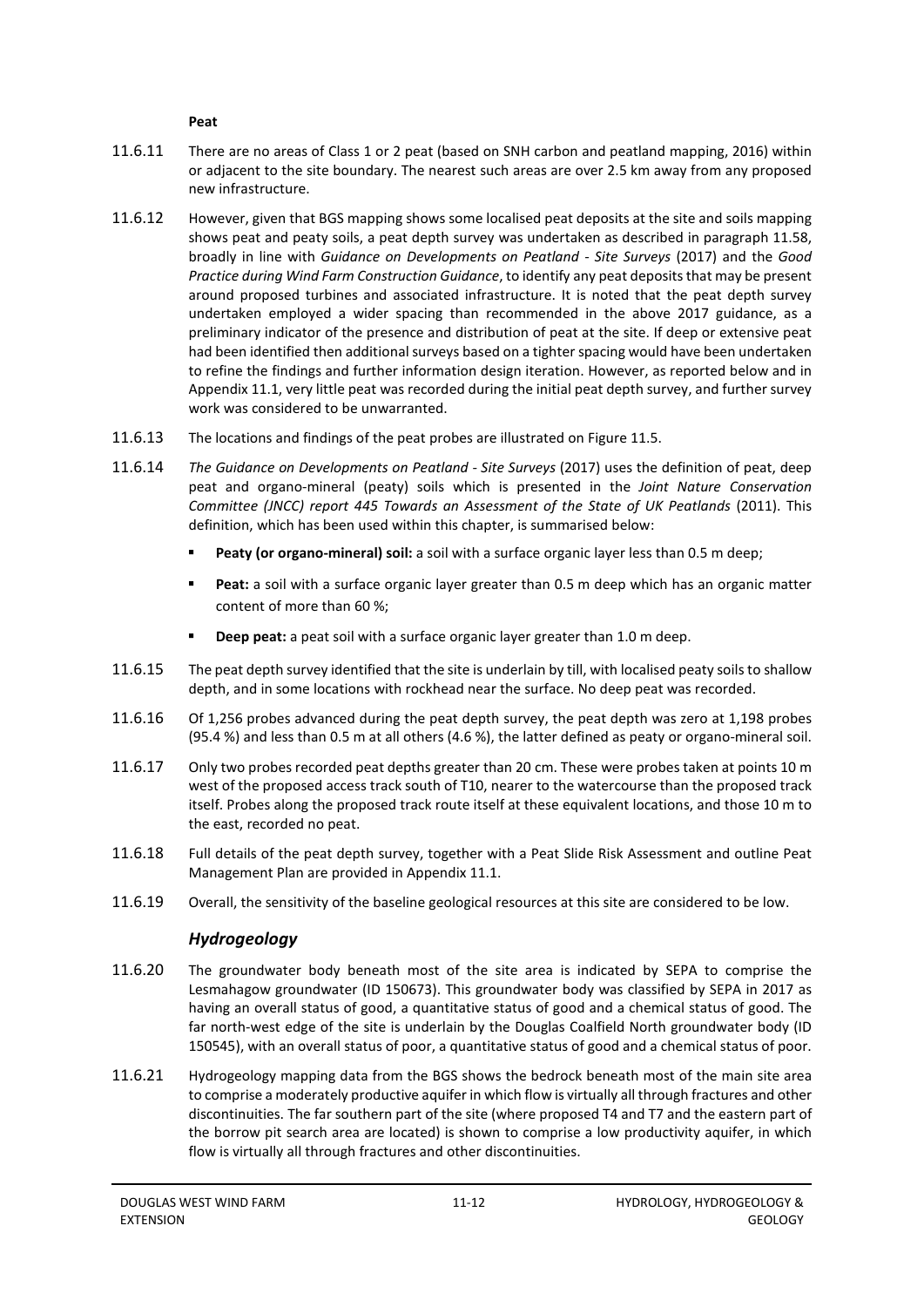11.6.22 Till, where present, is anticipated to be relatively low permeability, inhibiting groundwater flow. Peat and peaty soils would be more permeable, allowing groundwater flow.

#### **Potential Groundwater Dependent Habitats**

- 11.6.23 Habitats indicative of GWDTE were identified during National Vegetation Classification survey work (see Figure 11.6 for a summary of potential GWDTE within the main site area and see Chapter 7 and Figure 7.3 for further detail).
- 11.6.24 Within the site itself, habitats indicative of potential groundwater dependency were only identified along the banks of surface watercourses (namely the Hagshaw Burn and Shiel Burn), drains and valleys, forestry rides, and alongside existing tracks. Given the nature of the Proposed Development site as plantation woodland, and the pattern of wetland habitats identified, it is clear that the habitats are highly modified and likely to be mainly or entirely surface-water dependent, being located along surface watercourses and drainage routes.
- 11.6.25 Around the edges of the site, habitats indicative of potential groundwater dependency have also been identified from NVC survey work. These areas comprise low-lying land around the Poniel Water to the north of the site, and land sloping down from the hillsides, to the south of the site.
- 11.6.26 As noted above, superficial geology at the site largely comprises till. Highly localised areas of peat are shown on BGS mapping however only localised thin peaty soils were identified from site surveys, with no deep peat encountered. Till deposits are anticipated to comprise a clay matrix with variable inclusions of sand, gravel and cobbles. Typically, such deposits would contain little groundwater, with groundwater flow limited to localised areas of higher sand and gravel content. With the bedrock underlying the main site area comprising a moderately productivity aquifer with flow restricted to fissures and discontinuities, this would suggest there is little groundwater present near the surface across much of the site.
- 11.6.27 The areas in which habitats suggesting potential groundwater dependency have been identified are along watercourses and drainage features on the Proposed Development site, along the Poniel Water valley to the north of the site, and on the slopes of the hills to the south of the site. Given the nature of the on-site land use and associated modified habitats, as well as the site geology and anticipated absence of substantial groundwater, it is considered that surface water flow along water features and shedding from the hillsides is likely to be sustaining the habitats identified.
- 11.6.28 Based on the above considerations, it is concluded that on-site and adjacent habitats identified as being potentially groundwater dependent, are in fact fed largely or entirely by surface water.
- 11.6.29 It is therefore considered that GWDTE are not present at the Proposed Development site, and impacts on GWDTE are not considered further.

#### **Private Water Supplies**

- 11.6.30 SLC and SEPA were consulted regarding the presence of PWS in the vicinity of the proposed turbines and associated infrastructure. SLC confirmed that it holds no records of current or historical PWS in the vicinity, and SEPA was not able to provide any additional information.
- 11.6.31 No wells, springs or other features suggesting the potential presence of a PWS have been identified from a review of OS mapping, within the site boundary or within 500 m of any proposed turbines or the borrow pit search area. No evidence of potential PWS has been observed during site survey work. An assessment of effects on private water supplies is therefore not considered further within this chapter.
- 11.6.32 Overall, the sensitivity of baseline hydrogeological resources beneath this site is considered to be medium.

#### *Watercourses*

11.6.33 As shown on Figure 11.2, there are three main watercourses within the study area (1 km buffer around proposed new infrastructure):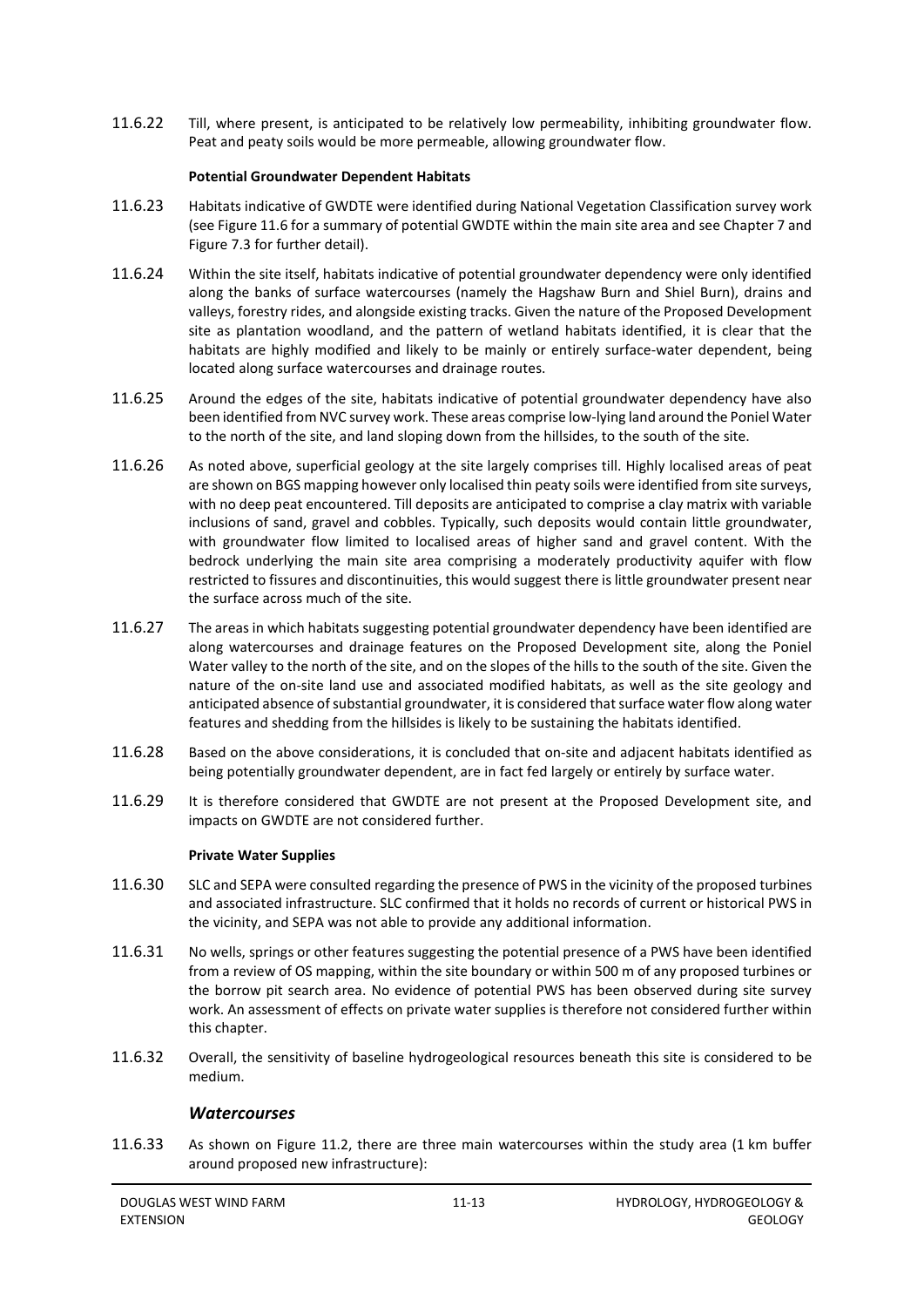- The Poniel Water flows roughly west to east to the north of the site, separating the on-site forestry from the former Dalquhandy Surface Mine to the north. On the north side of the Poniel Water are several ponds/lagoons formed from the historical mine workings.
- **The Hagshaw Burn flows from south to north at the western edge of the site, draining into the** Poniel Water to the north-west of the site.
- The Shiel Burn system comprises several tributaries rising in the southern part of the site and flowing northward, draining into a single watercourse (the Shiel Burn) which flows northward from the east-central site area to join the Poniel Water to the north of the site.
- 11.6.34 All site drainage is anticipated to flow to the Poniel Water, via the Hagshaw Burn or Shiel Burn system, or in the case of the far eastern site area, via the Longhill Burn (which drains to the Poniel Water to the north-east of the site). The Poniel Water flows into the River Clyde to the north-east of the site.
- 11.6.35 The 2017 SEPA classification of the Poniel Water is moderate. The Hagshaw Burn, Shiel Burn and Longhill Burn do not have SEPA classifications but they are anticipated to have overall status of at least moderate.
- 11.6.36 As noted above, all of the watercourses on site, and into which the site drain, form part of the wider catchment of the River Clyde.
- 11.6.37 Some of the proposed access tracks to turbines will require new watercourse crossings to be constructed, namely: an unnamed tributary of the Shiel Burn to the east of T4 in the southern site area; and the Shiel Burn itself between T9 and T10 in the north-central site area. The location of these proposed water crossings are shown on Figure 11.2, labelled WC03 and WC05. Indicative water crossing designs are included in Appendix 11.2.
- 11.6.38 Additionally, there are four existing water crossings (pipe culverts) beneath existing tracks. These have been inspected to determine their suitability for continued use given that the tracks will be retained for use within the Proposed Development. Two of these existing water crossings (WC01 and WC02) have been assessed as suitable to maintain in their current condition, with the existing HDPE pipe crossing being appropriate for maintaining greenfield run-off conditions. WC04 is an existing HDPE pipe crossing of the Shiel Burn, which is damaged and therefore will be replaced with a similar pipe together with slope repairs, to maintain greenfield run-off. WC06 is an existing HDPE pipe crossing of a ditch/tributary to the Shiel Burn, which is proposed to be replaced with a new pipe and concrete protection. The locations of these existing water crossings are shown on Figure 11.2 and further information each water crossing is provided and illustrated in Appendix 11.2. All final water crossing designs will be subject to authorisation under the CAR Licensing regime.
- 11.6.39 For the purposes of this assessment and taking account of the moderate status of the local watercourses, the sensitivity of baseline hydrological resources at this site is considered to be medium.

#### *Borrow Pit Search Area*

- 11.6.40 As shown on Figure 11.2, there is a borrow pit search area in the southern part of the site, on the sloping land rising from the existing track at this location. It is proposed that the actual borrow pit(s) would be located within this search area, however, would only require using a relatively small portion of the search area.
- 11.6.41 The borrow pit search area is immediately adjacent to the main access track (existing track proposed to be upgraded as required for continued use during construction and operation of the Proposed Development), thereby minimising haul distances.
- 11.6.42 The bedrock geology at the borrow pit search areas is Greywacke Conglomerate Formation in the west, and Glenbuck Group and Monks Water Group rocks (sandstone and conglomerate) in the east, all considered to have potential for providing suitable rock for site construction. As set out in Chapter 3, intrusive site investigation work will be undertaken to further characterise the rock,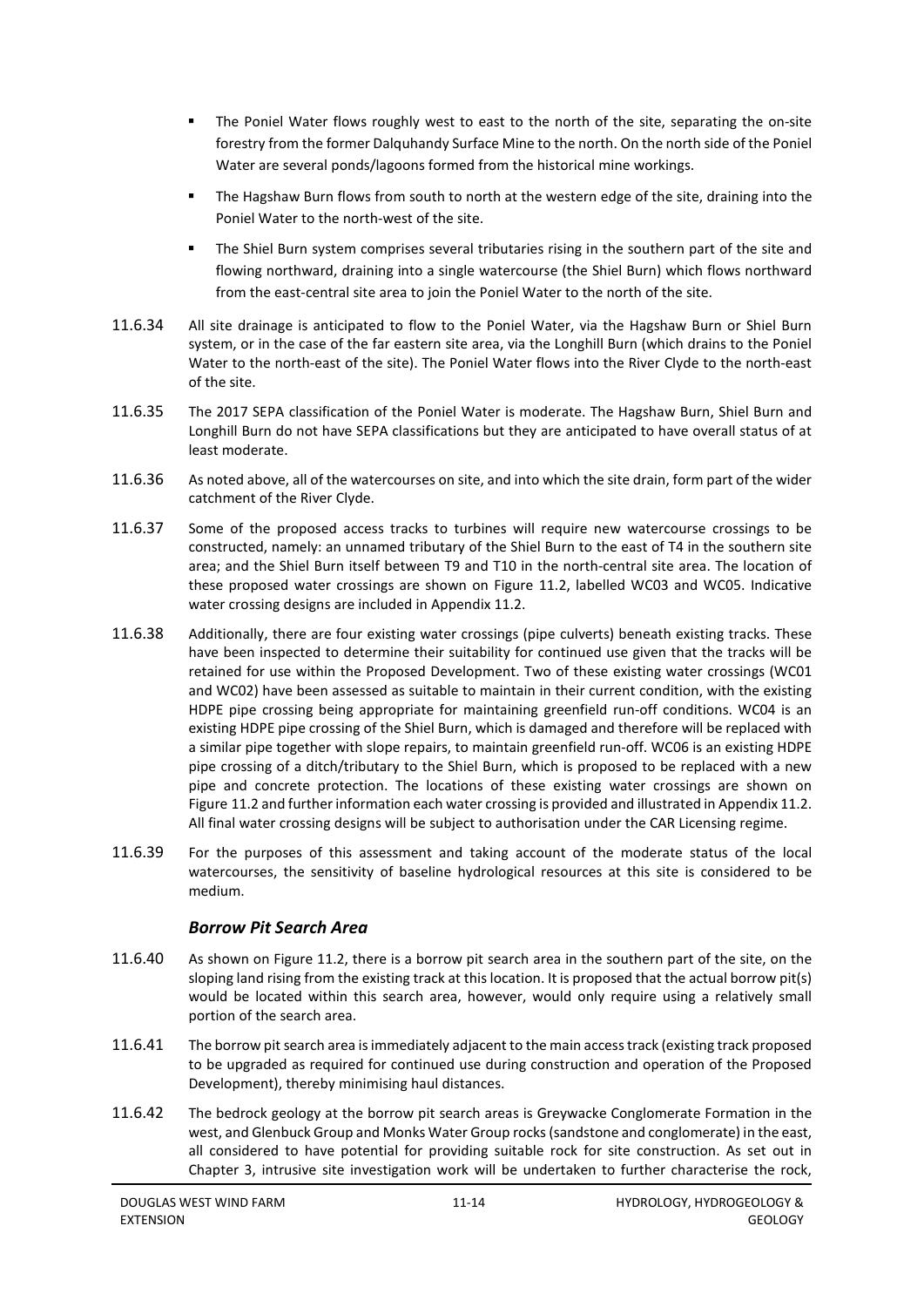identify its suitability, and allow a specific excavation location or locations within the search area to be confirmed prior to commencement.

11.6.43 Following excavation, the borrow pit area(s) will be restored using site-won soils in accordance with relevant good practice guidance.

# *Flooding*

- 11.6.44 The online SEPA flood risk map indicates no identified flood risk at the site. A desk-based Stage 1 Flood Risk Assessment (FRA) has been undertaken to assess the local potential effects of the Proposed Development on fluvial and pluvial flooding at the site and this is presented in Appendix 11.3. The conclusion of the FRA is that risk of fluvial and pluvial flooding as a result of the Proposed Development is low. The banks of the Poniel Water to the north (down-gradient) of the site are indicated to be at risk of fluvial flooding, and it is important to ensure that the Proposed Development will not exacerbate these risks. However, as described in Section 3.3 of this EIA Report, no site drainage will involve direct discharge to these watercourses; site drainage and water crossings will be designed to mimic greenfield conditions.
- 11.6.45 A detailed drainage design will be undertaken and submitted to SEPA and the Local Authority for approval prior to construction. Therefore, the baseline sensitivity of this site to flooding is considered to be low.

# *Contaminated Land*

- 11.6.46 Historically, the main body of the site has largely been undeveloped agricultural and forestry land. There is considered to be limited potential for any ground contamination arising from these land uses.
- 11.6.47 An old rail line is at the southern end of the existing southern access; the rail line has been dismantled and the route is now a gravel track. A spoil heap containing materials from historical coal mining in the local area is situated adjacent to the old rail line at Douglas West, adjacent to the southern section of the existing southern access. These land uses represent potential localised contamination sources but will not be disturbed or altered by the Proposed Development. Therefore, contaminated land will not be considered further within this assessment.

# <span id="page-16-0"></span>11.7 Potential Effects

11.7.1 The potential effects resulting from the Proposed Development are detailed below. Effects have been separated into those which occur during the construction, operation and decommissioning phases individually.

# *Construction*

11.7.2 The construction phase includes all activities prior to the operation of Proposed Development, i.e. up to the point at which the turbines begin generating electricity. The following paragraphs outline the potential effects identified, with respect to geology, hydrology and hydrogeology during this phase.

# **Pollution Impact from Sediment Run-off / Transport**

- 11.7.3 Surface run-off containing silt and other sediments, particularly during and after rainfall events, has the potential to enter the watercourses and field drains on-site. Silt and sediment laden surface water run-off is predicted to arise from excavations, exposed ground and any temporary stockpiles.
- 11.7.4 Silt and sediment laden run-off has the potential to impact on the water quality and hydrological and ecological function of receiving watercourses at and downstream of the works in the absence of any mitigation.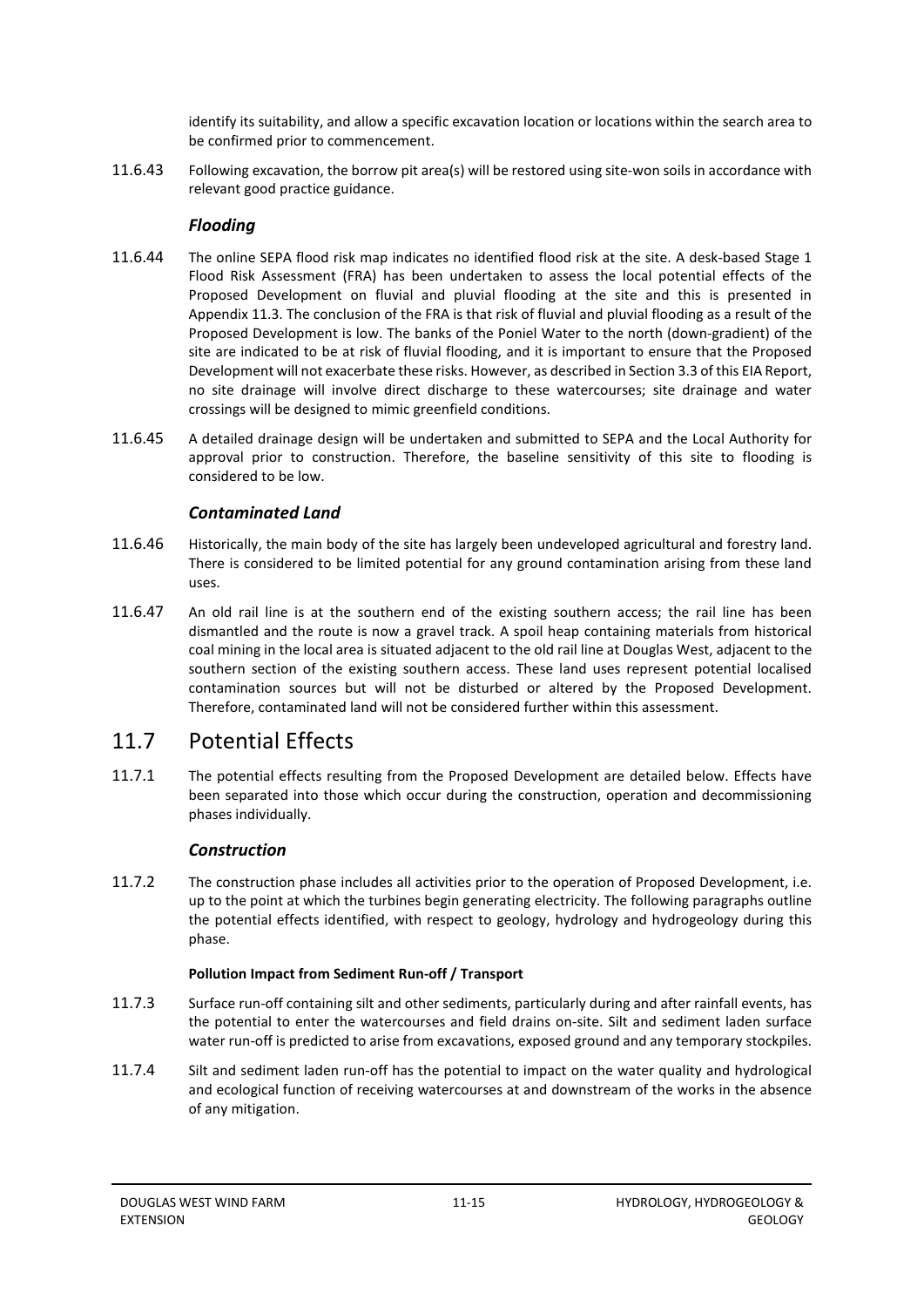11.7.5 The magnitude of change, prior to mitigation, is medium, on a medium sensitivity receptor. Therefore, there is potential for a direct, temporary, short-term effect of **moderate** adverse significance prior to the implementation of mitigation measures on watercourses.

#### **Pollution Impact from Forestry Felling**

- 11.7.6 The on-site forestry will be felled as part of the normal plantation life-cycle and approved forest plan and/or a revised plan to allow areas of early harvesting where required to construct site infrastructure. Removal of mature trees may lead to direct impacts on the water environment through forestry material and brash entering local watercourse, and loss of structure of the underlying soils, with increased risk of erosion.
- 11.7.7 In the absence of mitigation, the magnitude of change is potentially high, on a medium sensitivity receptor. Therefore, there is potential for a direct, temporary, medium-term effect of **major** adverse significance prior to the implementation of mitigation measures.

#### **Changes to Groundwater Flow**

- 11.7.8 As discussed in Section 11.6, there is anticipated to be little groundwater at shallow depth beneath the site, limited to localised areas of till with higher proportions of sand and gravel content. Groundwater within the bedrock is anticipated to flow largely via fissures and other discontinuities.
- 11.7.9 Excavations will be required to form turbine foundations and borrow pit workings, and shallower excavations will be required to form platforms for the substation and energy storage compound, the temporary construction compound, and the temporary laydown area. However, given the anticipated absence of substantial groundwater within the superficial deposits, any changes to groundwater flow would be highly localised.
- 11.7.10 There is therefore a potential low magnitude impact on a medium sensitivity receptor, resulting in a direct, temporary, short-term effect of **minor** adverse significance in the absence of mitigation.

#### **Removal of and Impact on Peat**

- 11.7.11 No deep peat was identified within the Proposed Development footprint, with the majority of the development area being directly underlain by till or bedrock, with no peat.
- 11.7.12 A limited thickness of peat (<20 cm) over till was identified at some proposed turbine locations, and slightly deeper peat (<50 cm) was identified at a highly localised area within 50 m of a proposed stretch of access track. Minor quantities of peat may therefore need to be excavated to allow construction of turbine foundations and a short stretch of track.
- 11.7.13 In the absence of mitigation, there is a potential low magnitude impact on a low sensitivity receptor, resulting in a direct, permanent effect of **negligible** adverse significance.

#### **Impact on Downstream Fluvial Flood Risk**

11.7.14 Construction of the Proposed Development has the potential to generate increased run-off through introduction of hardstanding areas, and to increase flood risk through creation of new water crossings. The Poniel Water, downstream of the site, is susceptible to fluvial flooding in localised zones along its banks. Therefore, in the absence of mitigation, there is potential for a medium magnitude impact on a high sensitivity receptor, resulting in an indirect, temporary, short-term effect of **major** adverse significance.

#### **Pollution Impact from Chemical Contaminated Run-off**

- 11.7.15 Pollutants such as oils, fuel and cement may be mobilised through mechanical leaks or spillage and carried in surface drainage. Unless managed appropriately, the pollutants could be washed into watercourses, impacting on freshwater quality and ecological value.
- 11.7.16 The magnitude of change, prior to mitigation, is medium, on a medium sensitivity receptor. Therefore, there is potential for a direct, temporary, medium-term effect of **moderate** adverse significance on watercourses prior to the implementation of mitigation measures.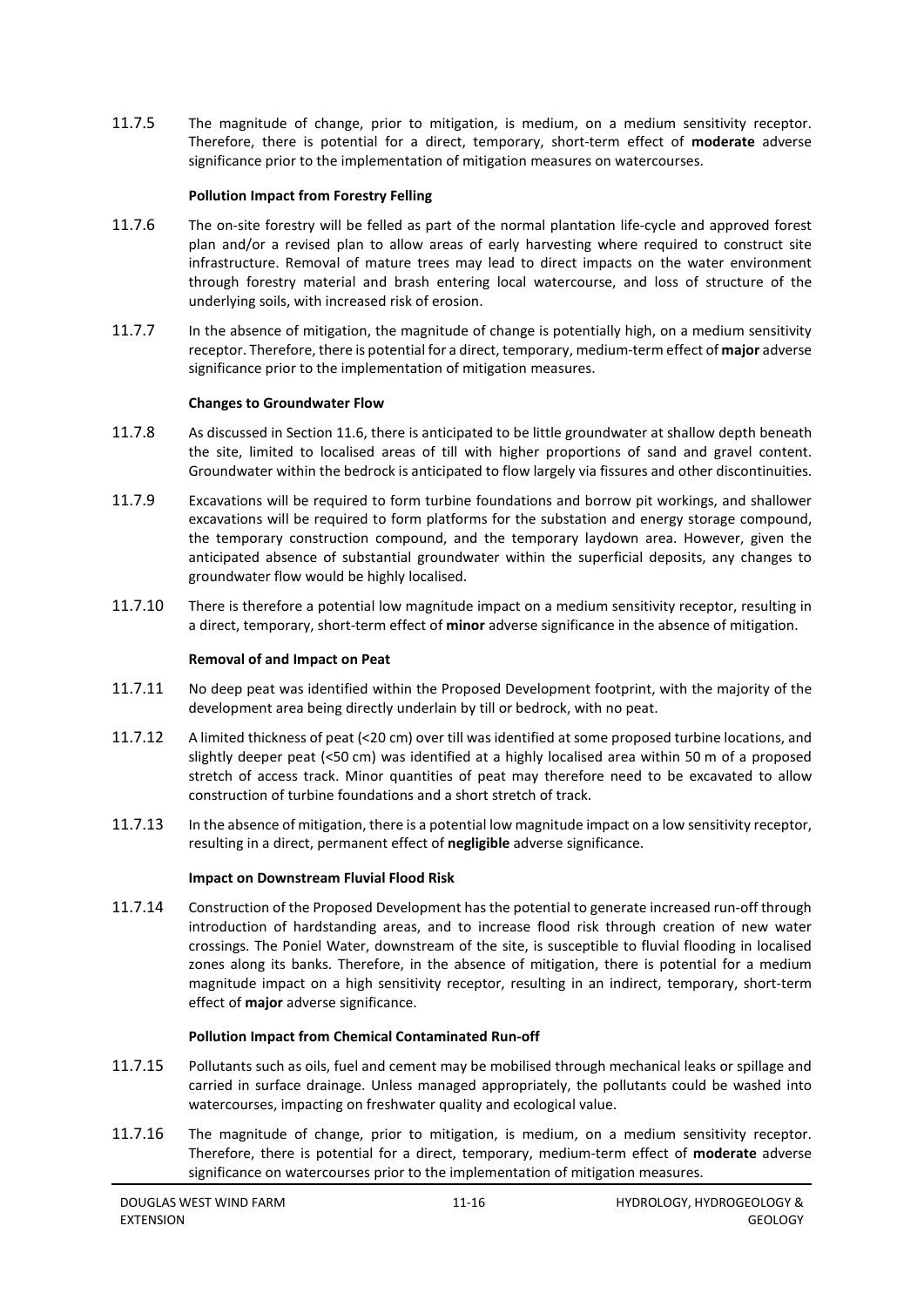#### **Impact on the Integrity of Banking**

- 11.7.17 Construction activities on or close to the sides of watercourses can detrimentally affect the structural integrity of burn banks, either through direct damage to bankside material or indirect loosening of soil structure thus impacting on the localised morphology and water quality of the watercourse through erosion or even collapse of the banking.
- 11.7.18 Permanent new watercourse crossings will be required at two locations. These include proposed installation of a pipe culvert at WC03 and an arch culvert at WC05. Additionally, the existing crossings at WC01 and WC02 will be maintained, and the existing pipe crossings at WC04 and WC06 will be replaced. Further details are provided in Appendix 11.2.
- 11.7.19 There is potential for a high magnitude impact on medium sensitivity receptors, therefore, there is potential for a direct, permanent effect of **major** adverse significance prior to the implementation of mitigation measures.

#### **Direct Discharge of Untreated Foul Drainage**

- 11.7.20 Unless appropriately sited and managed, there is potential for direct discharge of untreated foul sewage from welfare facilities from site compounds during construction.
- 11.7.21 The magnitude of change, prior to mitigation, is medium, on a medium sensitivity receptor. Therefore, there is likely to be a direct, temporary, medium-term effect of **moderate** adverse significance on watercourses prior to the implementation of mitigation measures.

### *Operation*

#### **Surface Water Drainage**

- 11.7.22 The access track and crane hardstandings for the wind turbines, and any un-restored areas of felling and borrow pit excavations, could result in an increased rate of surface water run-off from the site, increasing downstream flood risk and potentially resulting in soil erosion and silt-laden run-off, which could pollute watercourses, ditches and ponds.
- 11.7.23 The magnitude of change, prior to mitigation, is high, on a medium sensitivity receptor. Therefore, there is potential for a direct, short-term effect of **major** adverse significance prior to the implementation of mitigation measures.

#### **Fluvial Geomorphology**

- 11.7.24 If watercourse crossings are not designed properly to ensure continuous flows, this could potentially adversely affect the geomorphology of the streams by reducing heterogeneity.
- 11.7.25 The magnitude of change, prior to mitigation, is medium, on a medium sensitivity receptor. Therefore, there is potential for a direct, permanent effect of **moderate** adverse significance prior to the implementation of mitigation measures.

# *Decommissioning*

- 11.7.26 Potential effects of decommissioning the Proposed Development are similar to those encountered in the construction phase, however, generally with less magnitude as the level of site activity is lower.
- 11.7.27 Discussions will be held with SLC and the appropriate Regulatory Authorities prior to decommissioning to agree an appropriate Decommissioning Strategy.

# <span id="page-18-0"></span>11.8 Mitigation

# *Project Design*

11.8.1 The assessment of baseline conditions at the site has identified that the surface watercourses at the site are the key sensitive receptors. A summary of the hydrological influences on the project layout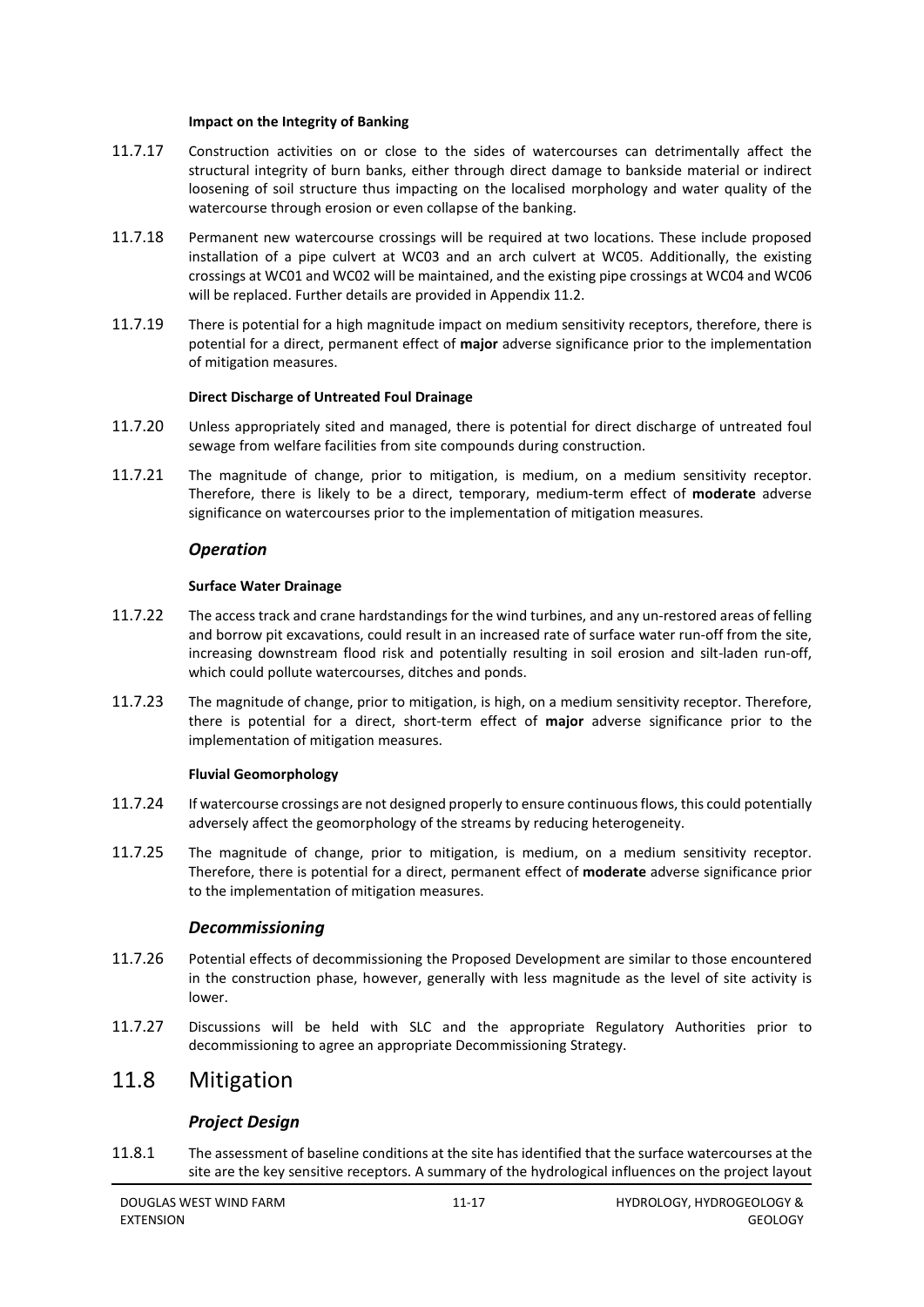are given below with full details of the project design provided in Chapter 3. Due to the nature of the environment occupied by the Proposed Development, it is important that the design of the infrastructure helps to maintain or, if possible, improve the local hydrology. Poor design of wind farm infrastructure can result in adverse effects on the local hydrological environment with secondary effects on aspects such as ecology.

- 11.8.2 Wherever possible, a 50 m buffer was implemented for all watercourses considered to have continuous flow throughout the year in designing the project. These buffers are shown on Figure 11.2. There are three locations where Proposed Development infrastructure encroaches into the 50 m buffer:
	- The edge of the crane pad and a short stretch of track alongside the crane pad associated with T4 are within approximately 25 m of the southern-most part of the Shiel Burn. The small watercourse at this location is within a valley and is physically separated from the proposed crane pad and track.
	- The access track between T9 and the area west of T11 is within approximately 25 m (at its closest point) of the eastern-most branch of the Shiel Burn system. This is an existing track which may require upgrading but will not undergo major construction works such as excavation of a new track corridor. The watercourse at this location is within a valley, with the existing track above.
	- The eastern edges of the proposed substation and temporary laydown area are within approximately 30 m of a small drain/tributary of the Longhill Burn. This small drain may not have continuous flow, and a buffer of 30 m is considered to be sufficient.
- 11.8.3 Rigorous construction environmental management procedures will be implemented (see paragraph 11.8.11 below) to ensure appropriate protection of the above-noted watercourses, and all other surface water receptors.
- 11.8.4 Additionally, the southern-most stretch of the Shiel Burn flows across the borrow pit search area. This small watercourse and a buffer of 50 m will be observed in selecting the actual borrow pit location(s) from within the search area.
- 11.8.5 The access track design makes use of existing access tracks wherever possible, in order to minimise the requirement for new track construction, and new water crossings.
- 11.8.6 Replanting of felled forestry will be key-holed i.e. areas left unplanted will be minimised to include only those areas required for turbine and infrastructure construction and suitable buffer areas.

# *Pre-construction Site Investigations*

- 11.8.7 In order to determine the ground and groundwater conditions across the site, pre-construction site investigations will be conducted. These investigations will focus on areas where construction is proposed to be undertaken and will allow the turbines and the associated infrastructure to be microsited away from unsuitable areas, such as areas of contamination (unlikely) or where there are significant groundwater flows.
- 11.8.8 The investigations will also include targeted monitoring and assessment of the groundwater levels and flows beneath the site. This will allow for micro-siting of the features of the Proposed Development and to assist in the detailed design of infrastructure and selection of appropriate materials for use during the construction process.

# *Construction*

**Peat**

11.8.9 The pre-construction site investigations noted above, and observations during construction, will inform micro-siting, if required and appropriate, in areas where localised peat has been identified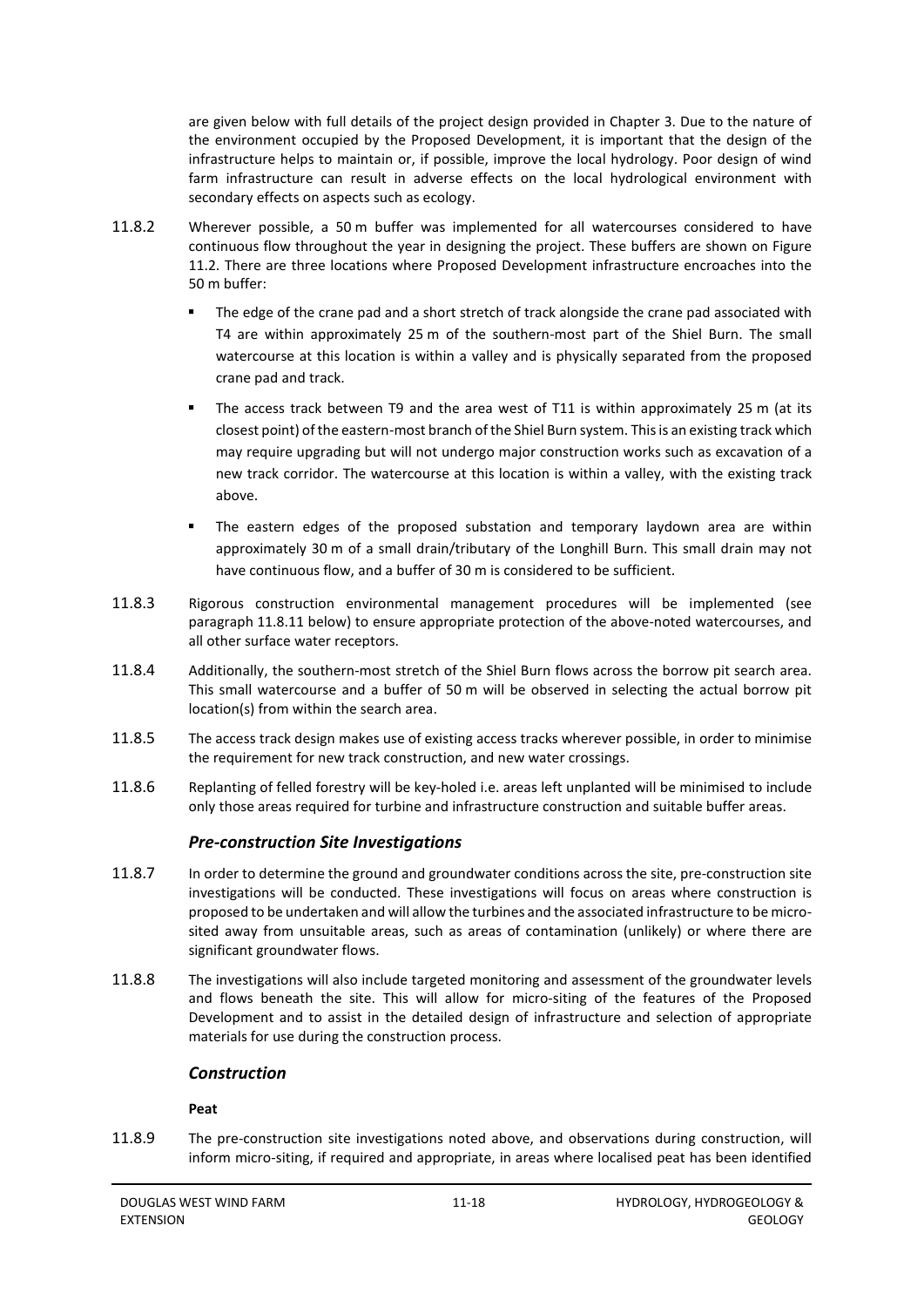(though noting no deep peat has been recorded). Any peat identified in the borrow pit search areas will be avoided for actual borrow pit excavation.

11.8.10 There is likely to be a requirement for localised excavation of shallow peat at some turbine locations and potentially one short stretch of track. Any peat excavated will be re-used on site as set out in the Outline Peat Management Plan (Appendix 11.1).

#### **Water Quality**

11.8.11 The appointed Contractor will undertake pre-construction baseline water quality sampling and analysis at the Hagshaw Burn and Shiel Burn and implement a programme of regular monitoring and analysis of the water quality of the watercourses throughout the construction period.

#### **Pollution Impact from Silt-laden Run-off**

- 11.8.12 With specific reference to the SEPA 'Guidelines for Water Pollution Prevention from Civil Engineering Contracts' and 'Special Requirements', the Contractor will produce a Construction Environmental Management Plan (CEMP) prior to the commencement of construction activities which contains a construction method statement that includes:
	- **a** detailed breakdown of the phasing of construction activities;
	- **a** a pollution risk assessment of the site and the proposed activities;
	- identification of all Controlled Waters that may be affected by the works and temporary discharge points to these watercourses;
	- planning and design of appropriate pollution control measures during felling, earthworks and construction;
	- management of the pollution control system, including dewatering of excavations (if required) away from watercourses;
	- contingency planning and emergency procedures; and
	- on-going monitoring of construction procedures to ensure management of risk is maintained.
- 11.8.13 All earthmoving works or similar operations will be carried out in accordance with BSI Code of Practice for Earth Works BS6031:1981.
- 11.8.14 All watercourse crossings and site discharges will be regulated under the CAR licensing regime and all necessary licences will be sought from SEPA prior to the commencement of any operations on site.
- 11.8.15 While it is acknowledged that best practice to minimise run-off would be to undertake construction and dismantling during the driest period of the year, given the location of the Proposed Development site in South Lanarkshire, there are likely to be significant periods of rainfall throughout the year. Therefore, site management will check the local weather forecast daily and prime all site staff to ensure that everyone is aware of their responsibilities to maintain the pollution control system during wet weather or suspend sensitive operations during adverse weather conditions.
- 11.8.16 Where topography dictates that working platforms are needed, these will be formed to ensure that surface water drains away from watercourses.

#### **Pollution Impact from Forestry Felling**

11.8.17 Felling works will be undertaken in accordance with good practice set out in the Forestry Commission's UK Forestry Standard (Forestry Commission, 2017). This includes appropriate buffering of watercourses and management of riparian zone vegetation, implementation of a suitable drainage plan, keeping watercourses and buffer areas clear of brash as far as practicable, removing any accidental blockages, and employing methods to minimise soil damage and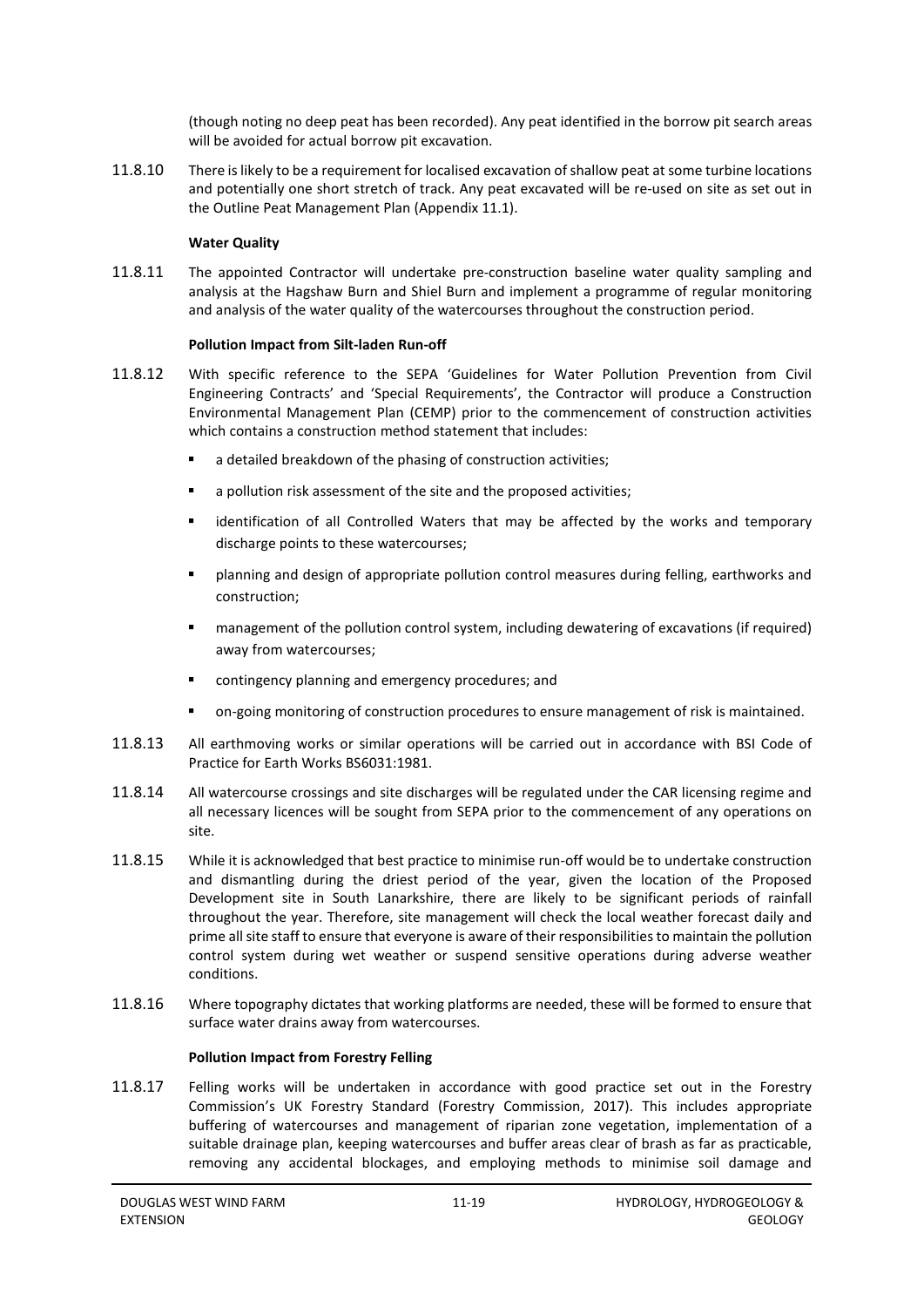subsequent erosion. Stumps will be left in situ outwith the development footrpint. Further information on forestry management is provided in Chapter 16.

#### **Pollution Impact from Chemical Contaminated Run-off**

- 11.8.18 All fuel and other chemicals will be stored in accordance with best practice procedures, including being kept within a designated fuelling site located at a safe distance from existing watercourses and in appropriate impermeable bunded containers/areas, which will be defined within the CEMP. These will be designed to capture any leakage, whether from a tank or from associated equipment such as filling and off-take points, sighting gauges etc., all of which will be located within the bunded area.
- 11.8.19 Oil booms and soakage pads will be maintained in all work areas and spill kits kept in all vehicles to enable a rapid and effective response to any accidental spillage or discharge. All construction staff will be trained in the effective use of this equipment.
- 11.8.20 Construction vehicles and plant will be regularly maintained and all maintenance, fuelling and vehicle washing will be undertaken on appropriate impermeable surfaces away from watercourses in order to minimise risks of leaks to soil and surface waters.
- 11.8.21 Concrete batching will be undertaken at a designated area at the temporary construction compound at the main site entrance, over 100 m from the nearest watercourse (a small drain). The Contractor will develop a method statement to address the on-site batching of concrete and the transport, transfer, handling and pouring of liquid concrete at foundations. A limited amount of water abstraction will be required to facilitate the on-site batching process. A separate CAR licence application for any water abstractions required will be made to SEPA at the appropriate point prior to the commencement of construction.
- 11.8.22 Cement, grout and unset concrete will not be allowed to enter the water environment. No operations involving concrete transfer between vehicles or into vehicles will take place within 30 m of watercourses and water bodies.
- 11.8.23 Any vehicles used for delivery of concrete will only be washed out at locations to be agreed with SEPA. Excess concrete or wash-out liquid will not be discharged to drains or watercourses on site or at compounds. Drainage from washout facilities will be collected and treated or removed to an appropriate treatment point/licensed disposal site.
- 11.8.24 The requirement for dewatering will be minimised in all locations by timely and efficient excavation of the foundation void and subsequent concrete pouring and backfilling.

#### **Impact on Integrity of Banking**

- 11.8.25 During the construction phase, construction staff will be instructed to maintain a sufficient distance from the burns located on site in order to ensure there is no incursion towards the burn.
- 11.8.26 Where the proposed bottomless arch culvert crossing is being constructed (WC05), foundations will be set back to prevent impact on the integrity of the banking of watercourses. Detailed design will be included within a Construction Method Statement to be agreed with SLC and SEPA and detailed watercourse crossing designs will be regulated under the CAR licensing regime.

#### **Direct Discharge of Untreated Foul Drainage**

- 11.8.27 Welfare facilities will either connect directly to self-contained storage tanks or to a septic tank, subject to approval from SEPA.
- 11.8.28 If self-contained or septic tanks are to be used, these will be maintained and emptied on a regular basis by a suitably licensed contractor.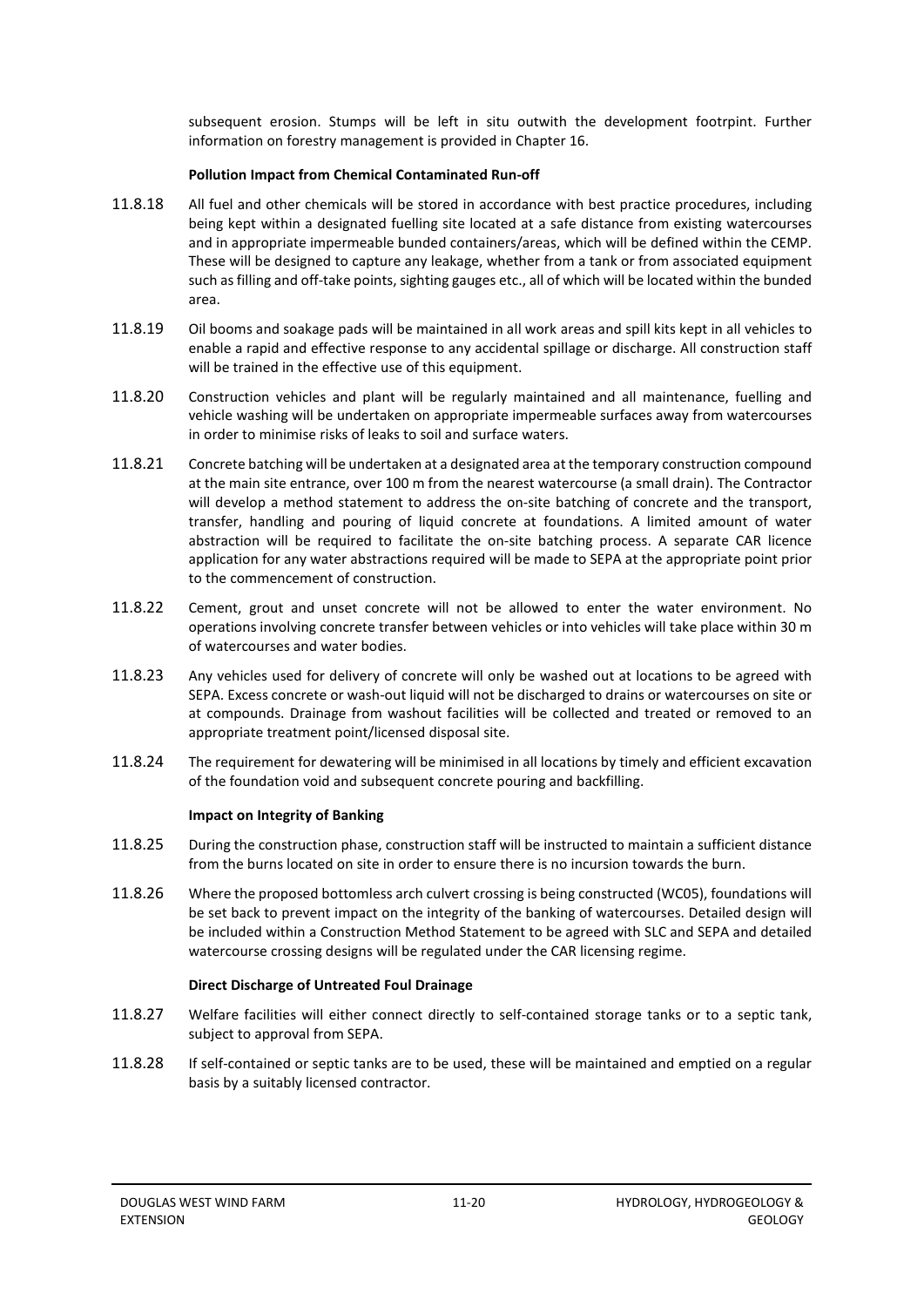# *Operation*

### **Surface Water Drainage**

- 11.8.29 The proposed track and hardstanding design principles for the Proposed Development are presented in Chapter 3.
- 11.8.30 Prior to construction, a detailed Drainage Strategy (DS) will be developed and agreed with SEPA and SLC. The DS will detail the site drainage design, including the type of surface to be used for new access tracks, the soft engineering and habitat enhancement measures proposed to slow surface water flows and any necessary ponds, swales, cross drains and bunds, to ensure that run-off from hard surfaces will be controlled. The DS will also detail the dimensions and final design of proposed watercourse crossings which will be designed to maintain continuous flows.

# **Fluvial Geomorphology**

11.8.31 The detailed design for the watercourse crossings, and the requirements for CAR authorisations or licences, will be agreed with SEPA prior to construction in order to ensure that any potential impacts are minimised.

# <span id="page-22-0"></span>11.9 Residual Effects

11.9.1 When the committed mitigation measures detailed in Section 11.8 are implemented with the appropriate management and monitoring, then no significant adverse residual effects (**minor** to **negligible** adverse effects) from the Proposed Development are predicted on hydrological, hydrogeological and geological resources.

# <span id="page-22-1"></span>11.10 Cumulative Assessment

- 11.10.1 This assessment has concluded that there will be no significant effects on geological resources associated with the Proposed Development. As such, no significant cumulative effects on geological resources associated with the Proposed Development, in combination with other similar local developments currently operational, consented or in planning, are predicted.
- 11.10.2 In terms of hydrology and hydrogeology, a number of operational and proposed wind energy projects in the vicinity lie partially within the catchment of the Poniel Water. A proportion of the drainage from these wind farms are likely to drain into the Poniel Water, although flows are also likely to be distributed to other watercourses as well. All of these wind farms either have, or will be required to prepare their own drainage strategies to protect all receiving watercourses from pollution and increased run-off. Therefore, with no or negligible predicted residual effects on the Poniel Water from the Proposed Development, it is considered that the combined effect on hydrology will be **negligible** and no additional mitigation measures over and above those committed to in this chapter are considered necessary to address potential cumulative effects on hydrology or hydrogeology.

# <span id="page-22-2"></span>11.11 Summary

- 11.11.1 The Proposed Development site is located within the Clyde River catchment, with site drainage reaching the Clyde via the Poniel Water, which itself receives drainage from the on-site watercourses, the Hagshaw Burn and Shiel Burn system. The Poniel Water and the on-site watercourses are considered within the assessment to have moderate water quality.
- 11.11.2 The rock beneath the site is typically sedimentary, forming a moderate productivity aquifer (low productivity in the far southern area). Superficial deposits comprise till (typically low permeability) or are absent.
- 11.11.3 Small, localised areas of peat are identified on published geological mapping. However, a peat depth survey has identified minimal peat across the Proposed Development area, with most probes identifying no peat. A limited thickness of peat (<20 cm) was recorded at some proposed turbine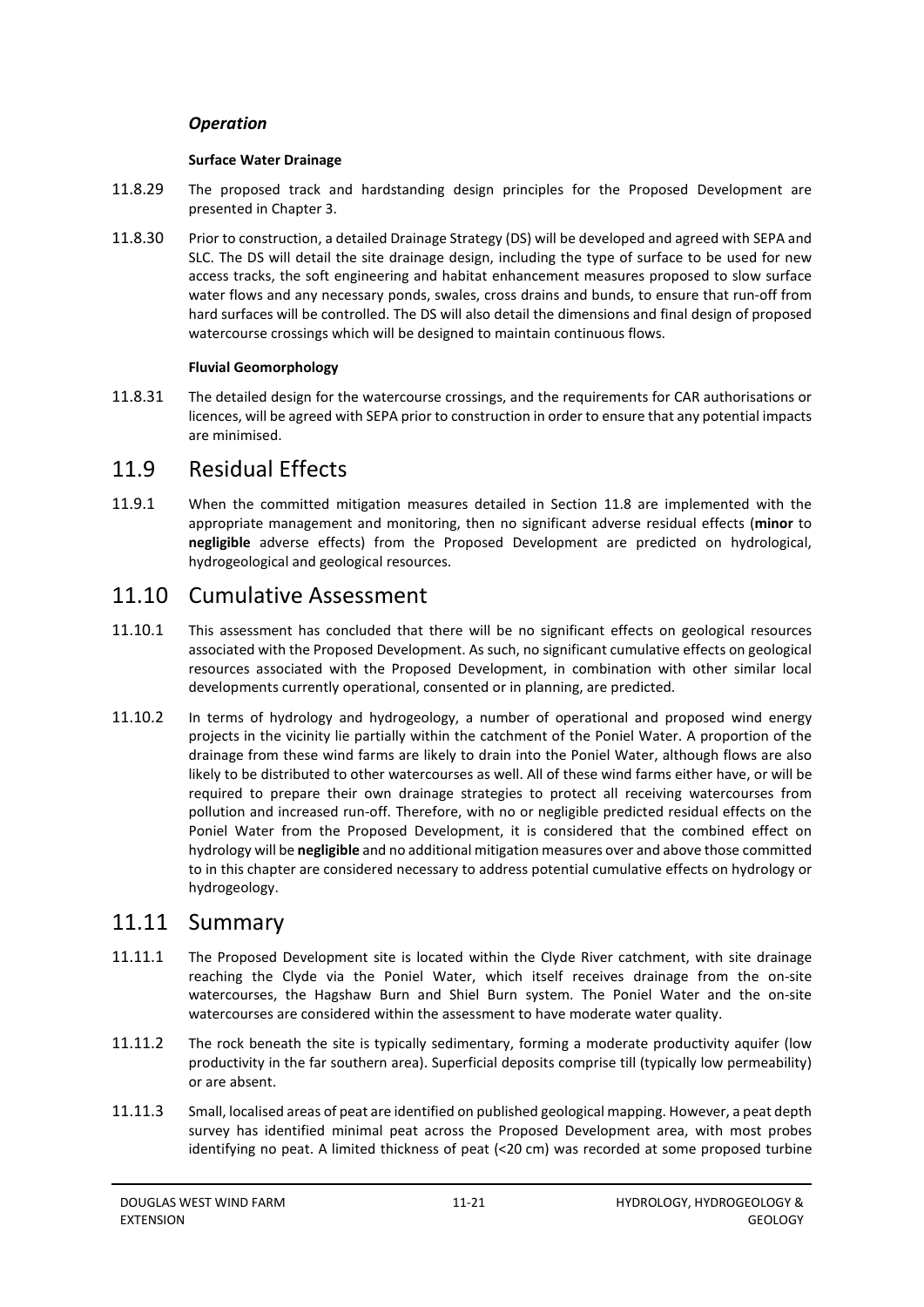locations, and a slightly greater thickness (<50 cm) was identified within 50 m of a short stretch of proposed track. A peat slide risk assessment has identified negligible risks across the site.

- 11.11.4 Potential construction and operational effects include changes to the groundwater flow regime, the risk of pollution of watercourses resulting in adverse effects on water quality, and effects on the integrity of watercourse banks.
- 11.11.5 The mitigation measures set out in this chapter will be drawn together into a Construction Environmental Management Plan prior to the commencement of construction activities. These mitigation measures are considered to be robust and implementable and will reduce the potential impacts on watercourses which have been identified as high and medium, to low. Therefore, the significance of residual effects on geology, surface water and groundwater, following the implementation of these mitigation measures, is considered to be **minor** or **negligible** and therefore **not significant**.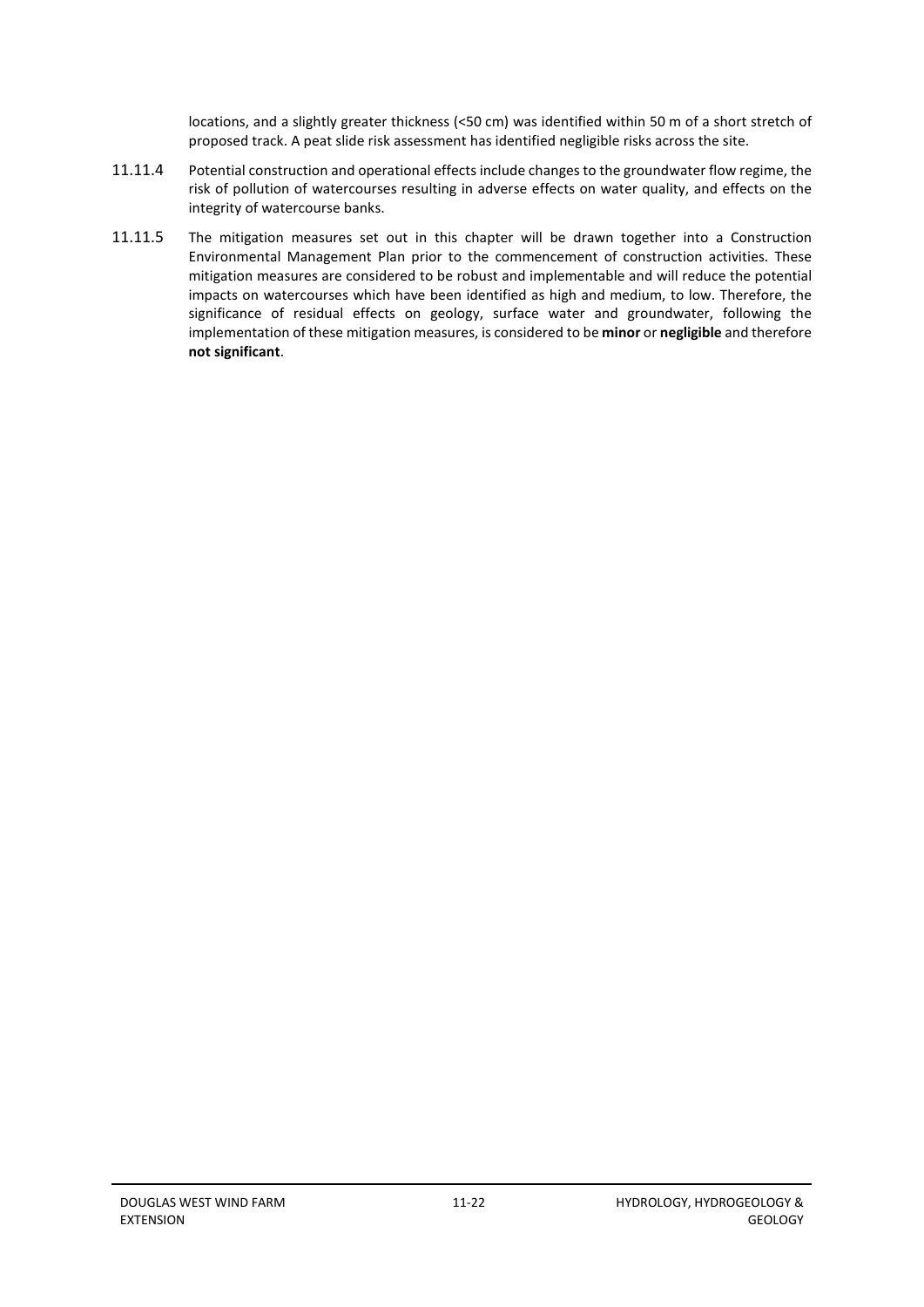#### **Table 11.6 – Construction Summary Table**

| <b>Description of Effect</b>                       |                     | <b>Significance of Potential Effect</b><br><b>Mitigation Measure</b> |                                                                                                                                                                                                                                                                                                                                      | <b>Significance of Residual Effect</b> |                                      |
|----------------------------------------------------|---------------------|----------------------------------------------------------------------|--------------------------------------------------------------------------------------------------------------------------------------------------------------------------------------------------------------------------------------------------------------------------------------------------------------------------------------|----------------------------------------|--------------------------------------|
|                                                    | <b>Significance</b> | <b>Beneficial/</b><br><b>Adverse</b>                                 |                                                                                                                                                                                                                                                                                                                                      | Significance                           | <b>Beneficial/</b><br><b>Adverse</b> |
| Pollution from<br>sediment run-off                 | Moderate            | Adverse                                                              | 50 m buffer around watercourses wherever possible (minimum 25 to 30 m<br>from small drains/watercourses in three localised instances, one being existing<br>track).<br>Water quality monitoring.<br>CEMP and construction site management.                                                                                           | Minor                                  | Adverse                              |
| Pollution from<br>forestry felling                 | Major               | Adverse                                                              | Key-hole felling and re-planting. Felling works in accordance with good practice<br>e.g. UK Forestry Standard. Buffering of watercourses, management of riparian<br>zone vegetation, drainage plan, brash control in watercourses and buffer<br>areas, removing any accidental blockages, minimising soil damage, leaving<br>stumps. | Minor                                  | Adverse                              |
| Changes to<br>groundwater flow<br>regime           | Minor               | Adverse                                                              | Pre-construction site investigation.<br>CEMP and construction site management.                                                                                                                                                                                                                                                       | Negligible                             | Adverse                              |
| Removal of and<br>impact on peat                   | Negligible          | Adverse                                                              | Pre-construction site investigation.<br>Avoidance of peat for borrow pit excavations.<br>Micro-siting infrastructure where required and appropriate, if unexpected<br>deeper peat is identified.                                                                                                                                     | Negligible                             | Adverse                              |
| Impact on<br>downstream fluvial<br>flood risk      | Major               | Adverse                                                              | Detailed Drainage Strategy to be developed and agreed with SEPA and SLC. To<br>detail drainage design to slow surface water flows and ensure that run-off<br>from hard surfaces will be controlled.<br>Appropriate design of water crossings to maintain continuous flows.                                                           | Negligible                             | Adverse                              |
| Pollution from<br>chemical<br>contaminated run-off | Moderate            | Adverse                                                              | 50 m buffer around watercourses wherever possible (minimum 25 to 30 m<br>from small drains/watercourses in three instances, one being existing track).<br>Water quality monitoring.<br>CEMP and construction site management.                                                                                                        | Minor                                  | Adverse                              |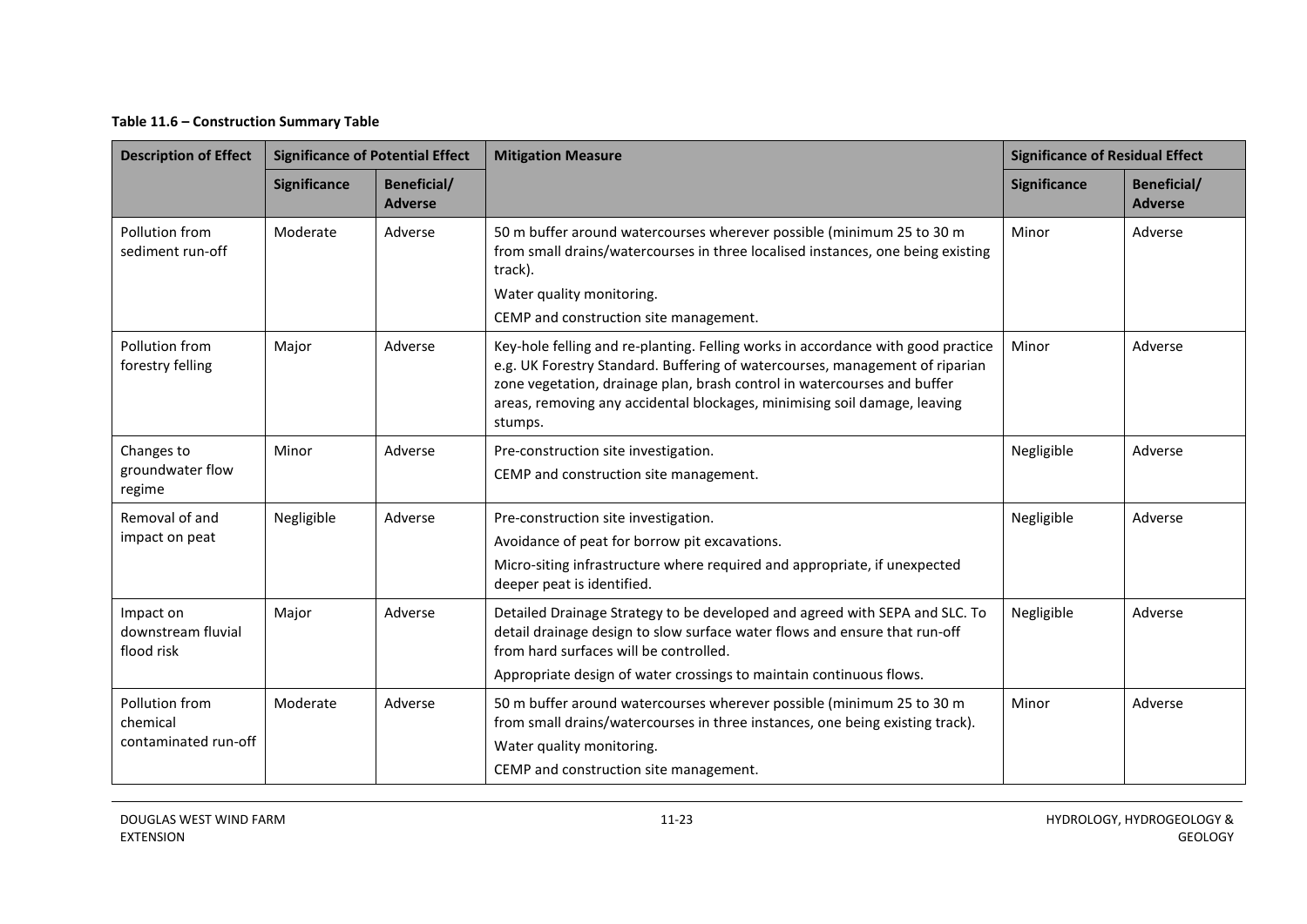| <b>Description of Effect</b>    | <b>Significance of Potential Effect</b> |                               | <b>Mitigation Measure</b>                                                                                                                                                                                                                  | <b>Significance of Residual Effect</b> |                               |
|---------------------------------|-----------------------------------------|-------------------------------|--------------------------------------------------------------------------------------------------------------------------------------------------------------------------------------------------------------------------------------------|----------------------------------------|-------------------------------|
|                                 | <b>Significance</b>                     | Beneficial/<br><b>Adverse</b> |                                                                                                                                                                                                                                            | Significance                           | Beneficial/<br><b>Adverse</b> |
| Loss of bank integrity          | Major                                   | Adverse                       | CEMP and construction site management.                                                                                                                                                                                                     | Negligible                             | N/A                           |
| Pollution from foul<br>drainage | Moderate                                | Adverse                       | 50 m buffer around watercourses wherever possible (minimum 25 to 30 m<br>from small drains/watercourses in three localised instances, one being existing<br>track).<br>Water quality monitoring.<br>CEMP and construction site management. | Minor                                  | Adverse                       |

# **Table 11.7 – Operation Summary Table**

| <b>Description of Effect</b>                                    | <b>Significance of Potential Effect</b> |                               | <b>Mitigation Measure</b>                                                                                                                                                                                                                                                                                                                                                                                                                         | <b>Significance of Residual Effect</b> |                                      |
|-----------------------------------------------------------------|-----------------------------------------|-------------------------------|---------------------------------------------------------------------------------------------------------------------------------------------------------------------------------------------------------------------------------------------------------------------------------------------------------------------------------------------------------------------------------------------------------------------------------------------------|----------------------------------------|--------------------------------------|
|                                                                 | Significance                            | Beneficial/<br><b>Adverse</b> |                                                                                                                                                                                                                                                                                                                                                                                                                                                   | Significance                           | <b>Beneficial/</b><br><b>Adverse</b> |
| Surface water<br>drainage including<br>downstream flood<br>risk | Major                                   | Adverse                       | 50 m buffer around watercourses wherever possible (minimum 25 to 30 m<br>from small drains/watercourses in three localised instances, one being existing<br>track).<br>Detailed Drainage Strategy to be developed and agreed with SEPA and SLC. To<br>detail drainage design to slow surface water flows and ensure that run-off<br>from hard surfaces will be controlled.<br>Appropriate design of water crossings to maintain continuous flows. | Negligible                             | Adverse                              |
| Alteration to fluvial<br>geomorphology                          | Moderate                                | Adverse                       | Appropriately designed drainage and watercourse crossings.                                                                                                                                                                                                                                                                                                                                                                                        | Negligible                             | Adverse                              |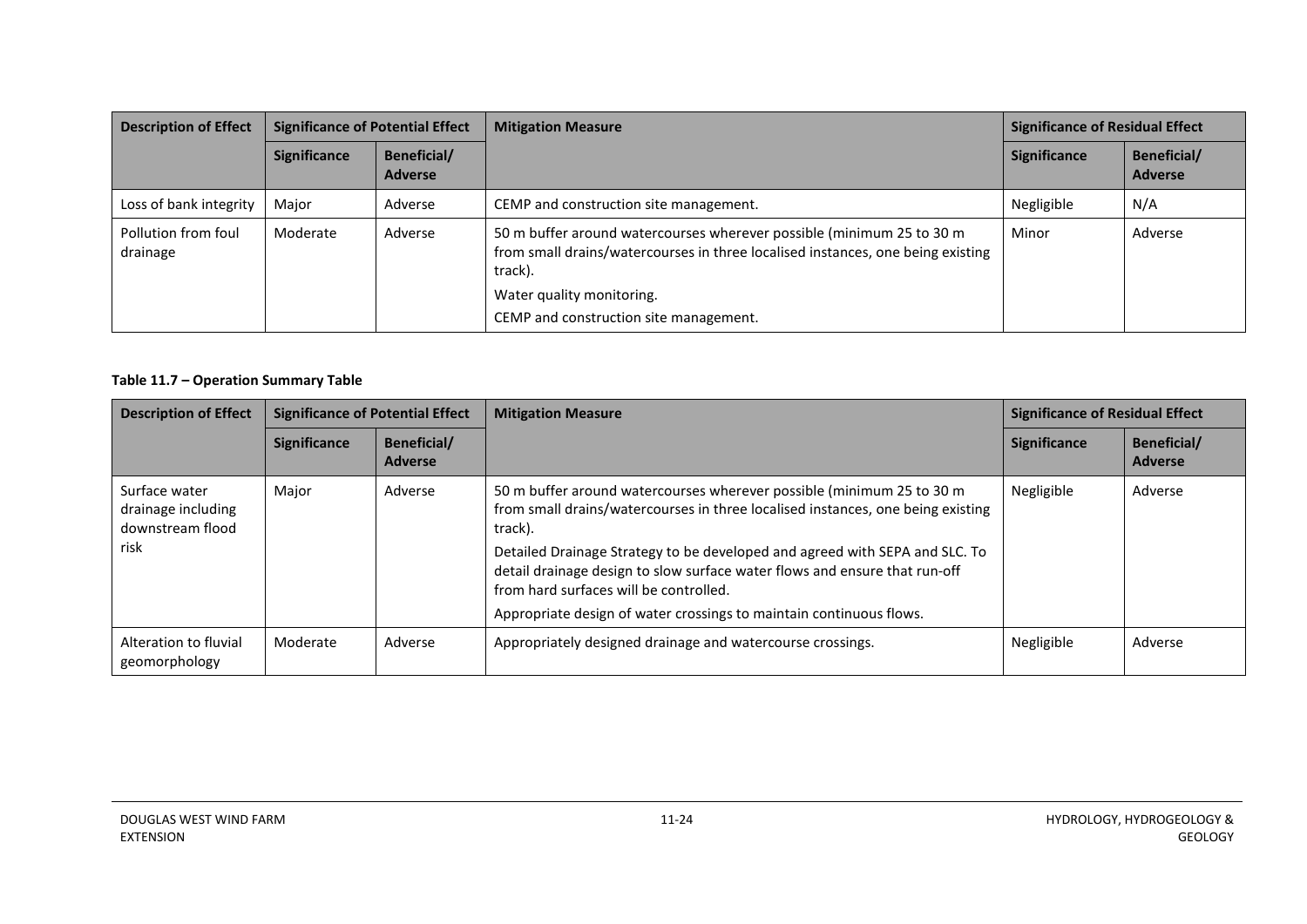# <span id="page-26-0"></span>11.12 References

The Forestry Commission (2017). *UK Forestry Standard.* Available at: [https://www.forestry.gov.uk/pdf/FCFC001.pdf/\\$FILE/FCFC001.pdf](https://www.forestry.gov.uk/pdf/FCFC001.pdf/$FILE/FCFC001.pdf)

Scottish Renewables and SEPA (2014). *Developments on Peatland: Guidance on the assessment of peat volumes, reuse of excavated peat and the minimisation of waste.* Available at: [https://www.gov.scot/Topics/Business-Industry/Energy/Energy-sources/19185/17852-](https://www.gov.scot/Topics/Business-Industry/Energy/Energy-sources/19185/17852-1/CSavings/guidancepeatwaste) [1/CSavings/guidancepeatwaste](https://www.gov.scot/Topics/Business-Industry/Energy/Energy-sources/19185/17852-1/CSavings/guidancepeatwaste)

SEPA (2018). *Supporting Guidance (WAT-SG-75) – Sector Specific Guidance: Construction Sites.* Available at[: https://www.sepa.org.uk/media/340359/wat-sg-75.pdf](https://www.sepa.org.uk/media/340359/wat-sg-75.pdf)

SEPA (2017). *Land Use Planning System SEPA Guidance Note 4: Planning advice on windfarm developments* (LUPS-GU4). Available at: [https://www.sepa.org.uk/media/136117/planning](https://www.sepa.org.uk/media/136117/planning-guidance-on-on-shore-windfarms-developments.pdf)[guidance-on-on-shore-windfarms-developments.pdf](https://www.sepa.org.uk/media/136117/planning-guidance-on-on-shore-windfarms-developments.pdf)

SEPA (2014). *Online Water Environment Hub*. Available at[: https://www.sepa.org.uk/data](https://www.sepa.org.uk/data-visualisation/water-environment-hub/)[visualisation/water-environment-hub/](https://www.sepa.org.uk/data-visualisation/water-environment-hub/)

SNH & SEPA, (2015). *Good practice during wind farm construction, 3rd edition.* Available at: [https://www.nature.scot/sites/default/files/2017-07/A1168678%20-](https://www.nature.scot/sites/default/files/2017-07/A1168678%20-%20Good%20Practice%20during%20Wind%20Farm%20construction%20-%20Sept%202015.pdf) [%20Good%20Practice%20during%20Wind%20Farm%20construction%20-%20Sept%202015.pdf](https://www.nature.scot/sites/default/files/2017-07/A1168678%20-%20Good%20Practice%20during%20Wind%20Farm%20construction%20-%20Sept%202015.pdf)

SNH, SEPA & The James Hutton Institute (2014). *Guidance on Developments on Peatland - Site Surveys.* Available at: [https://www.gov.scot/Topics/Business-Industry/Energy/Energy](https://www.gov.scot/Topics/Business-Industry/Energy/Energy-sources/19185/17852-1/CSavings/PSG2011)[sources/19185/17852-1/CSavings/PSG2011](https://www.gov.scot/Topics/Business-Industry/Energy/Energy-sources/19185/17852-1/CSavings/PSG2011)

NERC (2012) *Geology of Britain*. Available at:

<http://mapapps.bgs.ac.uk/geologyofbritain/home.html>